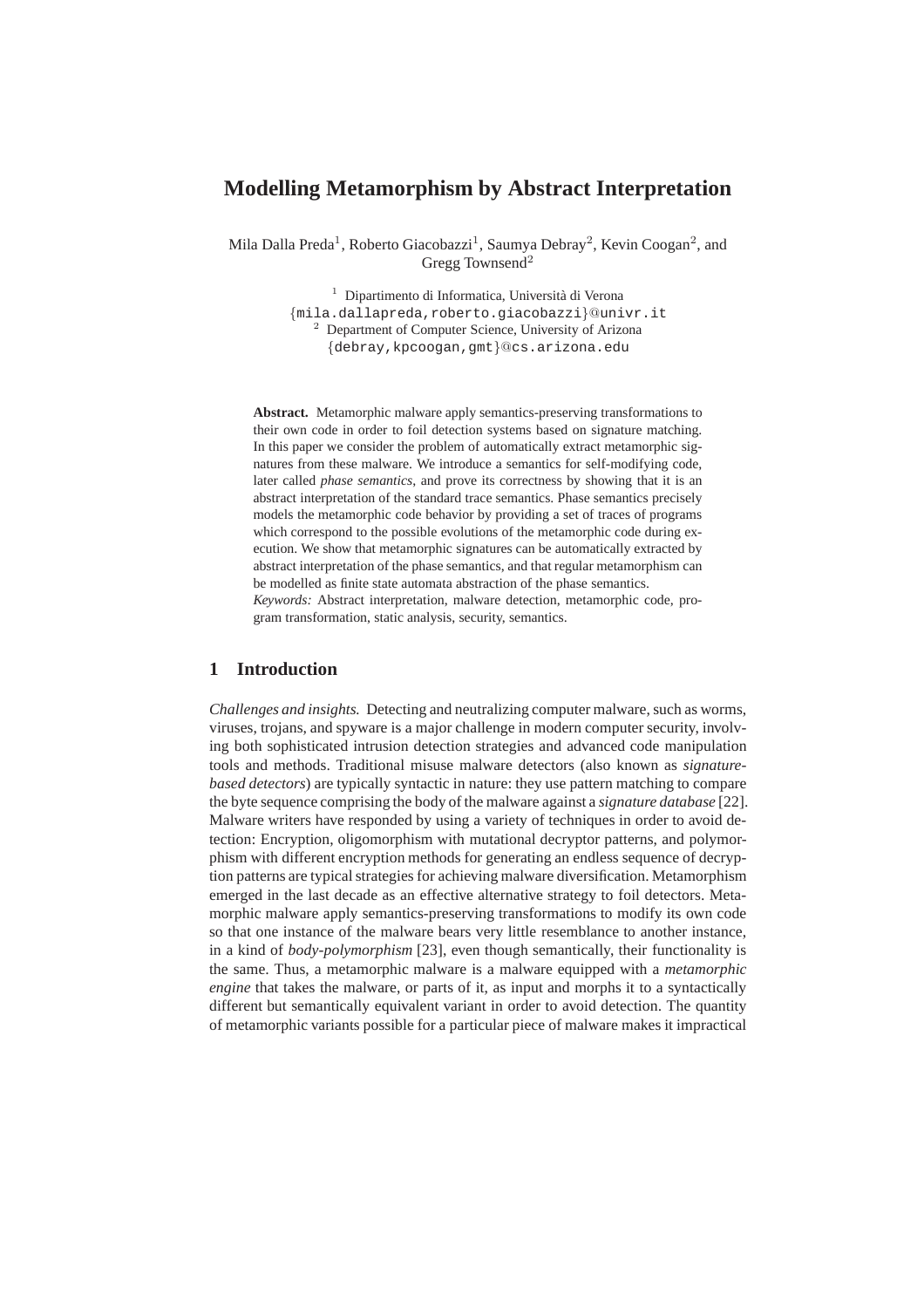to maintain a signature set that is large enough to cover most or all of these variants, making standard signature-based detection ineffective [6]. Existing malware detectors therefore fall back on a variety of heuristic techniques, but these may be prone to false positives (where innocuous files are mistakenly identified as malware) or false negatives (where malware escape detection) at worst. The reason for this vulnerability to metamorphism lies upon the purely syntactic nature of most exiting and commercial detectors. The key for identifying metamorphic malware lies, instead, in a deeper understanding of their semantics. Still a major drawback of existing semantics-based methods (e.g., see [13,19]) relies upon the *a priori* knowledge of the obfuscations used to implement the metamorphic engine. Because of this, it is always possible for any expert malware writer to develop alternative metamorphic strategies, even by simple modification of existing ones, able to foil any given detection scheme.

*Contributions.* We proposes a different approach to metamorphic malware detection based on the idea that *extracting metamorphic signatures is approximating malware semantics*. A *metamorphic signature* is therefore any (possibly decidable) approximation of the properties of code evolution. The semantics concerns here the way code changes, i.e., the effect of instructions that modify other instructions. We face the problem of determining how code mutates, yet catching properties of this mutation, without any a priori knowledge about the way the metamorphic transformations are implemented. Traditional static analysis techniques are not adequate for this purpose, as they typically assume that programs do not change during execution. We therefore define a more general semantics-based behavioral model, called *phase semantics*, that can cope with changes to the program code at run time. The idea is to partition each possible execution trace of a metamorphic program into *phases*, each collecting the computations performed by a particular code variant. The sequence of phases (once disassembled) represents the sequence of possible code mutations, while the sequence of states within a given phase represents the behavior of a particular code variant. Abstract interpretation is then used to extract the invariant properties of phases, which are properties of the generated program variants. Abstract domains represent here properties of the code shape in phases. We use the domain of finite state automata (FSA) for approximating phases and provide a static semantics of traces of FSA as a computable abstraction of the phase semantics. We introduce the notion of *regular metamorphism* as a further approximation obtained by abstracting sequences of FSA into a single FSA. This abstraction provides an upper regular language-based approximation of *any* metamorphic behavior of a program. This is particularly suitable to extract metamorphic signatures for engines implemented themselves as FSA of basic code transformations, which correspond to the way most classical metamorphic generators are implemented [16,20,25]. Our approach is general and language independent, providing a systematic method for extracting approximate metamorphic signatures from any metamorphic malware P, in such a way that checking whether a program is a metamorphic variant of  $P$  is decidable.

#### **2 Background**

*Mathematical notation.* Given two sets S and T, we denote with  $\wp(S)$  the powerset of S, with  $S \setminus T$  the set-difference between S and T, with  $S \subset T$  strict inclusion and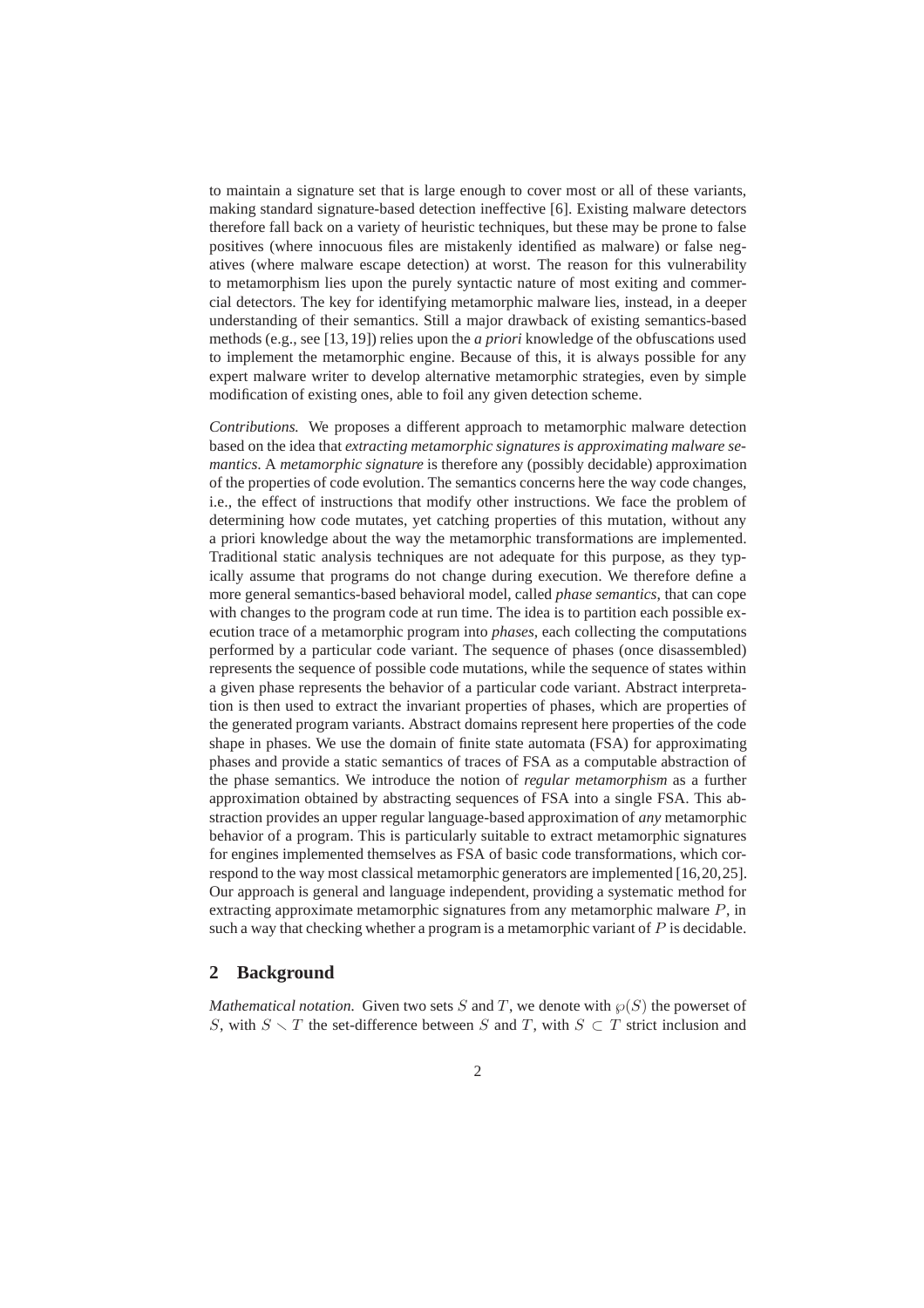with  $S \subseteq T$  inclusion. Let  $S_{\perp}$  be set S augmented with the *undefined value*  $\perp$ , i.e.,  $S_{\perp} = S \cup \{\perp\}, \langle P, \leq \rangle$  denotes a poset P with ordering relation  $\leq$ , while a complete lattice P, with ordering  $\leq$ , least upper bound (lub)  $\vee$ , greatest lower bound (glb)  $\wedge$ , greatest element (top) ⊤, and least element (bottom)  $\perp$  is denoted by  $\langle P, \leq, \vee, \wedge, \top, \bot \rangle$ .  $\Box$  denotes pointwise ordering between functions. If  $f : S \rightarrow T$  and  $q : T \rightarrow Q$ then  $g \circ f : S \to Q$  denotes the composition of f and g, i.e.,  $g \circ f = \lambda x . g(f(x))$ .  $f: P \to Q$  on posets is (Scott)-continuous when f preserves lub of countable chains in P.  $f : C \to D$  on complete lattices is additive (co-additive) when for any  $Y \subseteq$  $C, f(\vee_C Y) = \vee_D f(Y)$   $(f(\wedge_C Y) = \wedge_D f(Y))$ . Let  $A^*$  be the set of finite sequences, also called strings, of elements of A with  $\epsilon$  the empty string, and with  $|\omega|$  the length of string  $\omega \in A^*$ . We denote the concatenation of  $\omega, \nu \in A^*$  as  $\omega :: \nu$ . We say that a string  $s_0 \dots s_h$  is a subsequence of a string  $t_0 \dots t_n$ , denoted  $s_0 \dots s_h \preceq t_0 t_1 \dots t_n$ , if  $\exists l \in [1, n] : \forall i \in [0, h] : s_i = t_{l+i}.$ 

*Finite State Automata (FSA).* An FSA M is a tuple  $(Q, \delta, S, F, A)$ , where Q is the set of states,  $\delta: Q \times A \to \varphi(Q)$  is the transition relation,  $S \subseteq Q$  is the set of initial states,  $F \subseteq Q$  is the set of final states and A is the finite alphabet of symbols. Let  $\omega \in A^*$ , function  $\delta^* : Q \times A^* \to \wp(Q)$  denotes the extension of  $\delta$  to strings:  $\delta^*(q, \epsilon) = \{q\}$ and  $\delta^*(q,\omega s) = \bigcup_{q' \in \delta^*(q,\omega)} \delta(q',s)$ . A string  $\omega \in A^*$  is accepted by M if there exists  $q_0 \in S: \delta^*(q_0, \omega) \cap F \neq \emptyset$ . The language  $\mathscr{L}(M)$  accepted by an FSA  $M$  is the set of all strings accepted by M. Given an FSA M and a partition π over its states, the *quotient automaton*  $M/\pi = (Q', \delta', S', F', A)$  is defined as follows:  $Q' = \{[q]_\pi | q \in Q\}$ ,  $\delta'$ :  $Q' \times A \to \wp(Q')$  is the function  $\delta'([q]_\pi, s) = \bigcup_{p \in [q]_\pi} \{ [q']_\pi \mid q' \in \delta(p, s) \},$  $S' = \{ [q]_\pi \mid q \in S \}$ , and  $F' = \{ [q]_\pi \mid q \in F \}$ . An FSA  $M = (Q, \delta, S, F, A)$  can be equivalently specified as a graph  $M = (Q, E, S, F)$  with a node  $q \in Q$  for each automata state and a labeled edge  $(q, s, q') \in E$  if and only if  $q' \in \delta(q, s)$ .

*Abstract Interpretation.* Abstract interpretation is based on the idea that the behaviour of a program at different levels of abstraction is an approximation of its (concrete) semantics [8, 9]. The concrete program semantics is computed on the concrete domain  $\langle C, \leq_C \rangle$ , while approximation is encoded by an abstract domain  $\langle A, \leq_A \rangle$ . In abstract interpretation abstraction is specified as a Galois connection (GC)  $(C, \alpha, \gamma, A)$ , i.e., an adjunction [8, 9], namely as an abstraction map  $\alpha : C \to A$  and a concretization map  $\gamma : A \to C$  such that:  $\forall a \in A, c \in C : \alpha(c) \leq_A a \Leftrightarrow c \leq_C \gamma(a)$ . Let  $A_1$ and  $A_2$  be abstract domains of the concrete domain C:  $A_1$  is more precise than  $A_2$ when  $\gamma_2(A_2) \subseteq \gamma_1(A_1)$ . Given a GC  $(C, \alpha, \gamma, A)$  and a concrete predicate transformer (semantics)  $F: C \to C$ , we say that  $F^{\sharp}: A \to A$  is a *sound* approximation of F in A if  $\forall c \in C$ ,  $\alpha(F(c)) \leq_A F^{\sharp}(\alpha(c))$ . When  $\alpha \circ F = F^{\sharp} \circ \alpha$ , the abstract function  $F^{\sharp}$ is a *complete* abstraction of F in A. While any abstract domain induces the canonical *best correct approximation*  $\alpha \circ F \circ \gamma$  of  $F : C \to C$  in A, not all abstract domains induce a complete abstraction [17]. The least fixpoint (lfp) of an operator  $F$  on a poset  $\langle P, \leq \rangle$ , when it exists, is denoted by  $lfp^{\leq}F$ , or by  $lfpF$  when  $\leq$  is clear. Any continuous operator  $F : C \to C$  on a complete lattice  $C = \langle C, \leq_C, \vee_C, \wedge_C, \top_C, \bot_C \rangle$ admits a lfp:  $lfp^{\leq c}F = \bigvee_{n \in \mathbb{N}} F^i(\bot_C)$ , where for any  $i \in \mathbb{N}$  and  $x \in C$ :  $F^0(x) = x$ ;  $F^{i+1}(x) = F(F^{i}(x))$ . If  $F^{\sharp}: A \to A$  is a correct approximation of  $F: C \to C$  on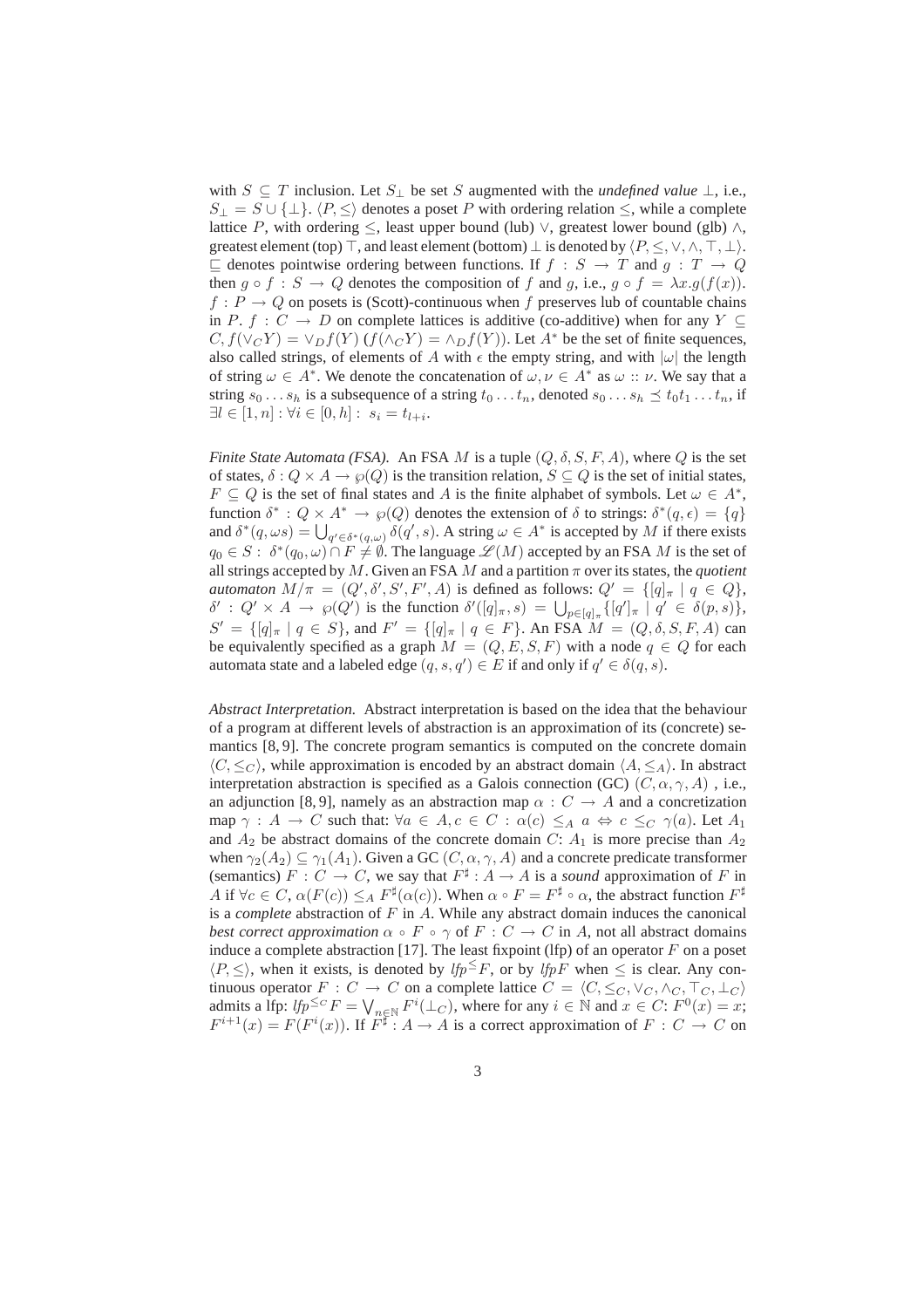| <b>Syntactic categories:</b>                       |                | <b>Expressions:</b>                                                                 |
|----------------------------------------------------|----------------|-------------------------------------------------------------------------------------|
|                                                    |                | $e ::= n   \text{MEM}[e]   \text{MEM}[e_1]$ op $\text{MEM}[e_2]  $                  |
| $n, a \in \mathbb{N}$                              | (naturals)     | $MEM[e_1]$ op $n$                                                                   |
| $e \in \mathbb{E}$                                 | (expressions)  | <b>Instructions:</b>                                                                |
| $I \in \mathbb{I}$                                 | (instructions) | $I ::= \text{call } e   \text{ret}   \text{pop } e   \text{push } e   \text{nop}  $ |
| $m \in \mathcal{M} : \mathbb{N} \to \mathbb{N}$    | (memory map)   |                                                                                     |
| $P \in \mathcal{M} \times \mathbb{N} = \mathbb{P}$ | (programs)     | $MEM[e_1] := e_2   input \Rightarrow MEM[e]  $                                      |
|                                                    |                | if $e_1$ goto $e_2$ goto $e \mid$ halt                                              |

**Fig. 1.** Syntax of an abstract assembly language

 $\langle A, \leq_A \rangle$ , then  $\alpha(lfp^{\leq C}F) \leq_A lp^{\leq_A F^{\sharp}}$ . Convergence can be ensured through *widening* iterations along increasing chains [8]. A widening operator  $\nabla$  :  $P \times P \rightarrow P$  approximates the lub, i.e.,  $\forall X, Y \in P : X \leq_P (X \nabla Y)$  and  $Y \leq_P (X \nabla Y)$ , and it is such that the increasing chain  $W^i$ , where  $W^0 = \perp$  and  $W^{i+1} = W^i \nabla F(W^i)$  is not strictly increasing for  $\leq_P$ . The limit of the sequence  $W^i$  provides an upper fixpoint approximation of F on P, i.e.,  $lfp^{\leq p}F \leq_P lim_{i\to\infty}W^i$ .

### **3 Modelling metamorphism**

*Abstract assembly language.* Executable programs make no fundamental distinction between code and data. This makes it possible to modify a program by operating on a memory location as though it contains data, e.g., by adding or subtracting some value from it, and then interpreting the result as code and executing it. To model this aspect, we define a program to be a pair  $P = (m, a)$ , where m specifies the contents of a *memory* (both code and data) and a denotes the *entry point* of P, namely the address of the first instruction of P. Since a memory location contains a natural number that can be interpreted either as data or as instruction<sup>3</sup> we use an injective function encode :  $\mathbb{I} \rightarrow$ N that, given an instruction  $I \in \mathbb{I}$ , returns its binary encode(I) ∈ N, and a function decode :  $\mathbb{N} \to \mathbb{I}_{\perp}$  that given a natural number *n* returns *I* if encode(*I*) = *n* otherwise  $\perp$ . Fig. 1 shows the syntax of our abstract assembly language. The semantics of expressions is specified by a function  $\mathcal{E} : \mathbb{E} \times \mathcal{M} \to \mathbb{N}$ :

 $\mathcal{E}[n]$ m = n  $\mathcal{E}[\mathsf{MEM}[e]]\mathfrak{m} = \mathfrak{m}(\mathcal{E}[e]\mathfrak{m})$  $\mathcal{E}[\![\mathtt{MEM}[e_1]\!] \mathtt{op}\ \mathtt{MEM}[e_2]\!] \mathtt{m} = \mathcal{E}[\![\mathtt{MEM}[e_1]\!] \mathtt{m} \mathtt{op}\ \mathcal{E}[\![\mathtt{MEM}[e_2]\!] \mathtt{m}$  $\mathcal{E}[\texttt{MEM}[e_1]$  op  $n\mathbb{m} = \mathcal{E}[\texttt{MEM}[e_1]]\mathbb{m}$  op  $n$ and the semantics of instructions by a function  $\mathcal{I}: \mathbb{I} \times \Sigma \to \Sigma$ :  $\mathcal{I}$ [call  $e$ ] $\langle a, m, \theta, \mathcal{I} \rangle = \langle \mathcal{E}[e]$ m, m, $(a + 1) :: \theta, \mathcal{I} \rangle$  $\mathcal{I}$ [ret] $\langle a, m, n : : \theta, \mathcal{I} \rangle = \langle n, m, \theta, \mathcal{I} \rangle$  $\mathcal{I}[\mathbb{M}\mathbb{E}\mathbb{M}[e_1] := e_2 \, \| \langle a, \mathfrak{m}, \theta, \mathfrak{I} \rangle = \langle a+1, \mathfrak{m}[\mathcal{E}[\![e_1]\!] \mathfrak{m} \leftarrow \mathcal{E}[\![e_2]\!] \mathfrak{m}], \theta, \mathfrak{I} \rangle$  $\mathcal{I}$ [input  $\Rightarrow$  MEM[e]] $\langle a, m, \theta, n ::\mathcal{I}\rangle = \langle a+1,m[\mathcal{E}[\![e]\!]m \leftarrow n], \theta, \mathcal{I}\rangle$ 

 $3$  For simplicity, we assume that each instruction occupies a single location in memory, because the issues raised by variable-length instructions are orthogonal to the topic of this paper, and do not affect any of our results.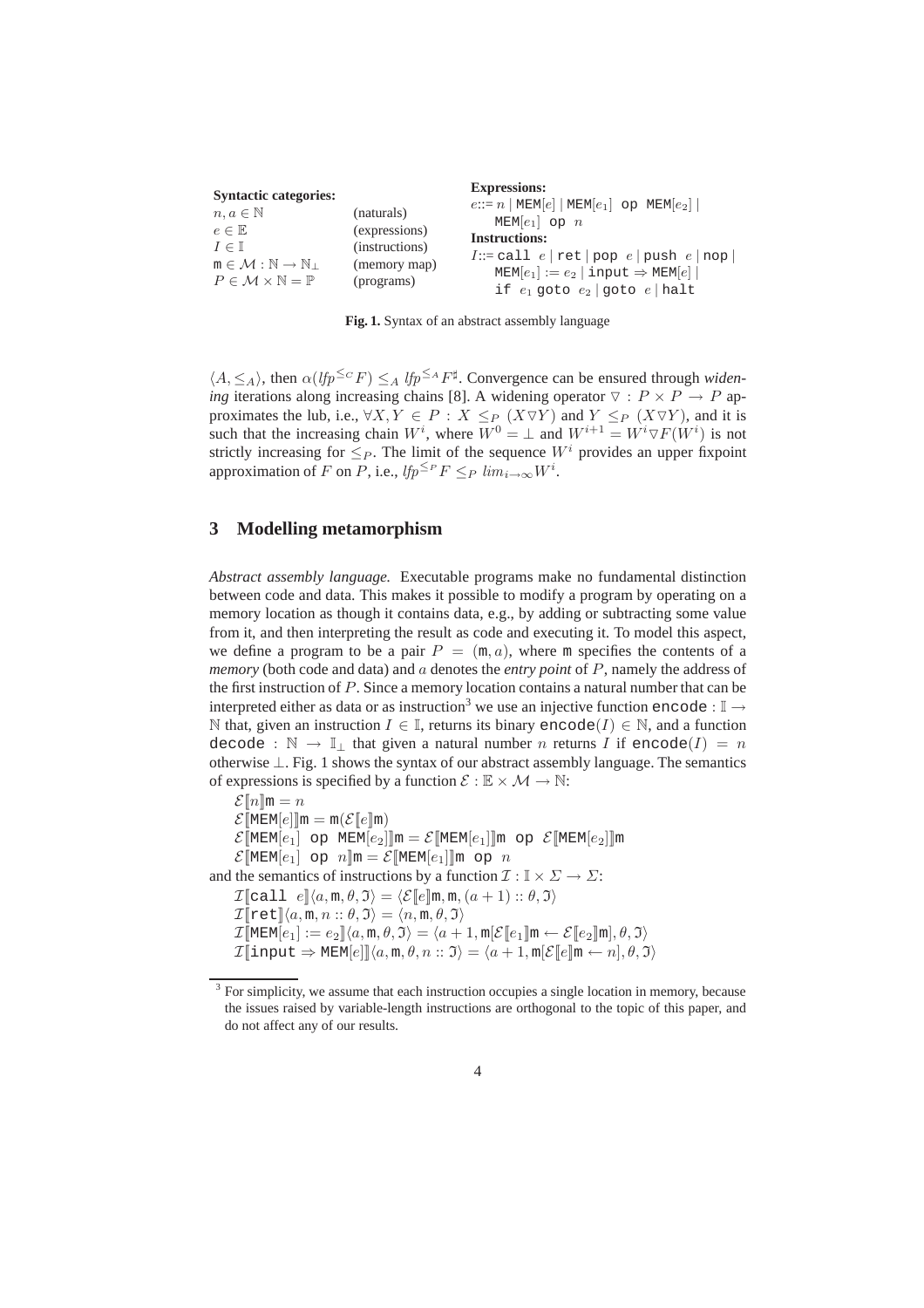$\mathcal{I}[\![\texttt{if}\!] \ e_1 \ \texttt{goto}\!] \ e_2]\! \langle a, \mathfrak{m}, \theta, \mathfrak{I} \rangle = \begin{cases} \langle \mathcal{E}[\![e_2]\!] \mathfrak{m}, \mathfrak{m}, \theta, \mathfrak{I} \rangle \ \text{if}\; \mathcal{E}[\![e_1]\!] \mathfrak{m} \neq 0 \\ \langle a+1,\mathfrak{m}, \theta, \mathfrak{I} \rangle \ \text{otherwise.} \end{cases}$  $\langle a + 1, m, \theta, \mathfrak{I} \rangle$  otherwise  $\mathcal{I}\llbracket \texttt{pop} \;\; e \rrbracket \langle a, \mathfrak{m}, n \,::\, \theta, \mathfrak{I} \rangle = \langle a+1, \mathfrak{\bar{m}}[ \mathcal{E}[\![ e ]\!] m \leftarrow n], \theta, \mathfrak{I}$  $\mathcal{I}[\texttt{goto} \ e]\langle a, \mathfrak{m}, \theta, \mathfrak{I}\rangle = \langle \mathcal{E}[\![e]\!] \mathfrak{m}, \mathfrak{m}, \theta, \mathfrak{I}\rangle$  $\mathcal{I}[\text{push } e] \langle a, m, \theta, \mathfrak{I} \rangle = \langle a + 1, m, \mathcal{E}[e]m :: \theta, \mathfrak{I} \rangle$  $\mathcal{I}[\mathsf{halt}](a, \mathsf{m}, \theta, \mathfrak{I}) = \langle \bot, \mathsf{m}, \theta, \mathfrak{I} \rangle$  $\mathcal{I}$ [[nop] $\langle a, m, \theta, \mathfrak{I} \rangle = \langle a + 1, m, \theta, \mathfrak{I} \rangle$ 

A program *state* is a tuple  $\langle a, m, \theta, \mathfrak{I} \rangle$  where m is the memory map, a is the address of the next instruction to be executed,  $\theta \in \mathbb{N}^*$  is the stack and  $\mathfrak{I} \in \mathbb{N}^*$  is the input string. Let  $\Sigma = \mathbb{N}_+ \times \mathcal{M} \times \mathbb{N}^* \times \mathbb{N}^*$  be the set of possible program states and  $\mathcal{T}: \wp(\Sigma) \to \wp(\Sigma)$ be the *transition relation* between states, which is given by the point-wise extension of  $\mathcal{T}(\langle a, m, \theta, \mathfrak{I} \rangle) = \mathcal{I}[\text{decode}(m(a))] \langle a, m, \theta, \mathfrak{I} \rangle$ . As usual [11], the *maximal finite trace semantics*  $S[P] \in \wp(\Sigma^*)$  of a program  $P = (m, a)$  is given by the least fixpoint of  $\mathcal{F}_{\mathcal{T}}[P] : \wp(\Sigma^*) \to \wp(\Sigma^*)$  where  $Init[P] = {\langle a, m, \epsilon, \mathfrak{I} \rangle \mid \mathfrak{I} \text{ is an input stream}}$ and  $\mathcal{F}_{\mathcal{T}}[\![P]\!](X) = \text{Init}[\![P]\!] \cup \{\sigma \sigma_i \sigma_j \mid \sigma_j \in \mathcal{T}(\sigma_i), \sigma \sigma_i \in X\}.$ 

*Phase Semantics.* Intuitively, a *phase* is a maximal sequence of states in an execution trace that does not overwrite any memory location storing an instruction that is going to be executed later in the same trace. Given an execution trace  $\sigma = \sigma_0 \dots \sigma_n$ , we can identify *phase boundaries* by considering the sets of memory locations modified by each state  $\sigma_i = \langle a_i, m_i, \theta_i, \mathfrak{I}_i \rangle$  with  $i \in [0, n]$ : *every time that a location*  $a_j$ *, with*  $i < j \le n$ , of a future instruction is modified by the execution of state  $\sigma_i$ , then the *successive state*  $\sigma_{i+1}$  *is a phase boundary, since it stores a modified version of the code*. We consider the set  $mod(\sigma_i) \subseteq \mathbb{N}$  of memory locations that are modified by the instruction executed in state  $\sigma_i$ :

$$
\mathit{mod}(\sigma_i) = \left\{ \begin{matrix} \{\mathcal{E}\llbracket e_1 \rrbracket \mathfrak{m}\} \text{ if } \texttt{decode}(\mathfrak{m}_i(a_i)) = \texttt{MEM}[e_1] := e_2 \\ \{\mathcal{E}\llbracket e \rrbracket \mathfrak{m}\} \text{ if } \texttt{decode}(\mathfrak{m}_i(a_i)) \in \{\texttt{input} \Rightarrow \texttt{MEM}[e], \texttt{pop}\;\; e\} \\ \emptyset \text{ otherwise} \end{matrix} \right\}
$$

This allows us to formally define the phase boundaries and the phases of a trace.

**Definition 1** *The set of phase boundaries of*  $\sigma = \sigma_0 \dots \sigma_n \in \Sigma^*$ , where  $\forall i \in [0, n]$ :  $\sigma_i = \langle a_i, m_i, \theta_i, \mathfrak{I}_i \rangle$ , is: bound $(\sigma) = {\sigma_0} \cup {\sigma_i \mid mod(\sigma_{i-1}) \cap \{a_j \mid i \leq j \leq n\}} \neq \emptyset$ . *The set of phases of a trace*  $\sigma \in \Sigma^*$  *is:* 

$$
phases(\sigma) = \left\{ \sigma_i \dots \sigma_j \middle| \begin{matrix} \sigma = \sigma_0 \dots \sigma_i \dots \sigma_j \sigma_{j+1} \dots \sigma_n, \\ \sigma_i, \sigma_{j+1} \in bound(\sigma), \forall l \in [i+1, j] : \sigma_l \notin bound(\sigma) \end{matrix} \right\}
$$

Observe that, by definition, the memory map of the first state of a phase always specifies the code snapshot that is executed in the same phase. Hence, the sequence of the initial states of the phases of a trace highlights the different code snapshots encountered during code execution. In general, different executions of a program give rise to different sequences of code snapshots. A complete characterization of all code snapshots of a self-modifying program can be obtained by organizing phases in a *program evolution graph*. Here, each vertex is a code snapshot  $P_i$  corresponding to a phase, and an edge  $P_i \rightarrow P_j$  indicates that in some execution trace of the program, a phase with code snapshot  $P_i$  can be followed by a phase with code snapshot  $P_i$ .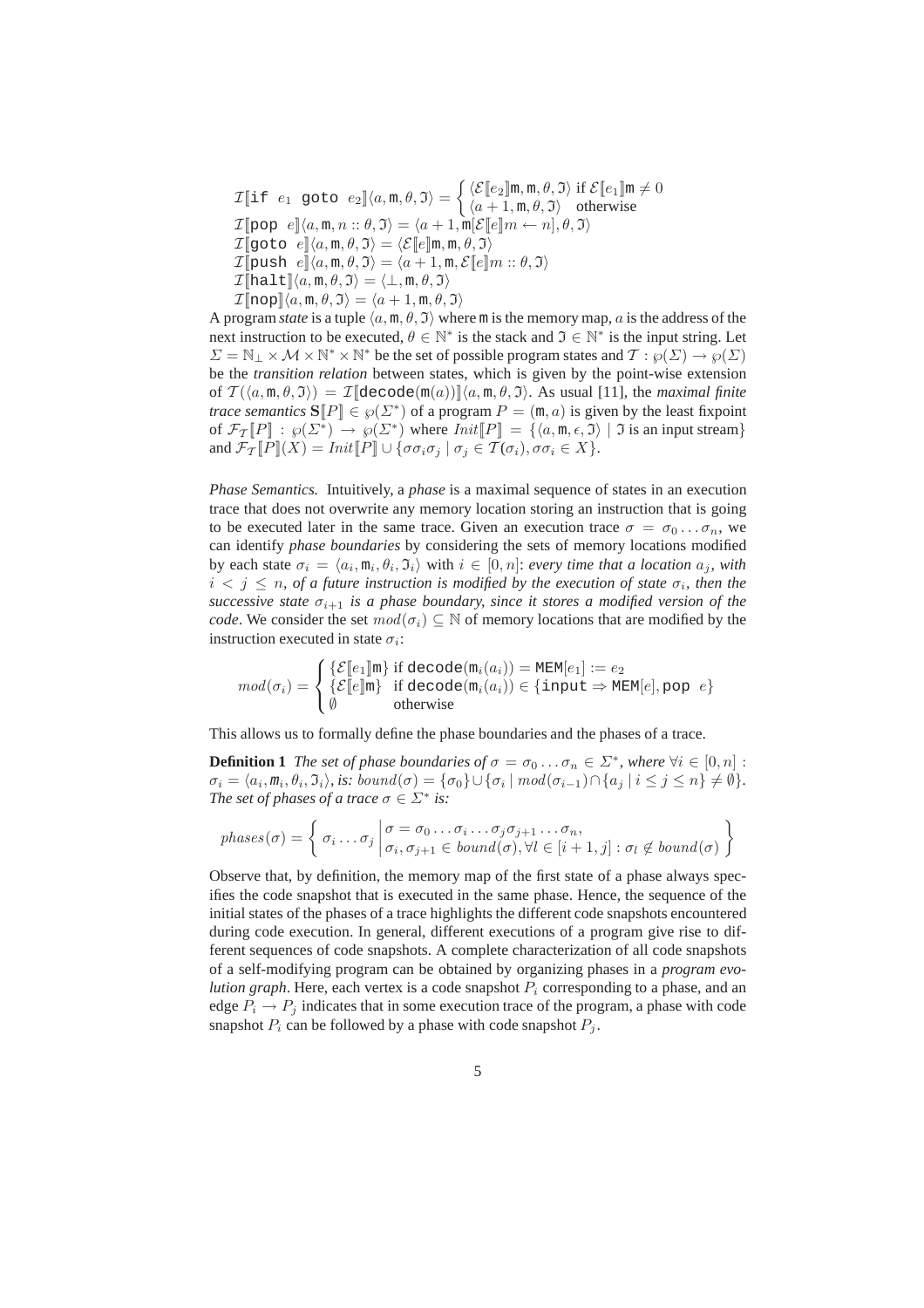**Definition 2** *The program evolution graph of a program*  $P_0$  *is*  $\mathbf{G}[P_0] = (V, E)$ *:* 

$$
V = \{P_i = (m_i, a_i) \mid \sigma = \sigma_0 \dots \sigma_i \dots \sigma_n \in \mathbf{S}[\![P_0]\!]: \sigma_i = \langle a_i, m_i, \theta_i, \mathfrak{I}_i \rangle \in bound(\sigma)\}
$$

$$
E = \left\{ (P_i, P_j) \middle| \begin{aligned} P_i &= (m_i, a_i), P_j = (m_j, a_j), \sigma = \sigma_0 \dots \sigma_i \dots \sigma_{j-1} \sigma_j \dots \sigma_n \in \mathbf{S}[\![P_0]\!]: \\ \sigma_i &= \langle a_i, m_i, \theta_i, \mathfrak{I}_i \rangle, \sigma_j = \langle a_j, m_j, \theta_j, \mathfrak{I}_j \rangle, \sigma_i \dots \sigma_{j-1} \in phases(\sigma) \end{aligned} \right\}
$$

A path in  $\mathbf{G}[P_0]$  is therefore a sequence of programs  $P_0 \dots P_n$  such that for every  $i \in$ [0, n[ we have that  $(P_i, P_{i+1}) \in E$ . Given a program  $P_0$  the set of all possible (finite) paths of the program evolution graph  $\mathbf{G}[P_0]$  is the *phase semantics* of  $P_0$ , denoted  $\mathbf{S}^{Ph}[P_0] \colon \mathbf{S}^{Ph}[P_0] = \{P_0 \dots P_n | P_0 \dots P_n \text{ is a path in } \mathbf{G}[P_0] \}.$ 



**Fig. 2.** A metamorphic program  $P_0$  and the phases of one of its traces.

Consider for instance the metamorphic program  $P_0$  of Fig. 2. The metamorphic engine of  $P_0$ , which is stored at memory locations from 8 to 13, writes a nop at memory location 4 and copies the original content of this location to the free location identified by  $MEM[f]$ ; then it adds some goto instructions to preserve the original semantics. We consider the execution trace  $\sigma = \sigma_0 \sigma_1 \dots \sigma_{17}$  of program  $P_0$  corresponding to the input sequence  $\mathfrak{I} = 7 :: 6$ , in particular  $\sigma = \langle 1, \mathfrak{m}_0, \epsilon, 7 :: 6 \rangle \langle 2, \mathfrak{m}_1 = \mathfrak{m}_0[f \leftarrow 100], \epsilon, 7 ::$  $6\rangle\langle 3,\mathfrak{m}_2 = \mathfrak{m}_1[a \leftarrow 7], \epsilon, 6\rangle\langle 7,\mathfrak{m}_3 = \mathfrak{m}_2, \epsilon, 6\rangle\langle 8,\mathfrak{m}_4 = \mathfrak{m}_3[a \leftarrow 4], \epsilon, 6\rangle\langle 9,\mathfrak{m}_5 =$  $m_4[100 \leftarrow \texttt{encode}(\texttt{MEM}[b] := \texttt{MEM}[a]), \epsilon, 6 \rangle \dots \langle 17, m_{17} = m_{16}[a \leftarrow 3], \epsilon, \epsilon \rangle$ . Fig. 2 shows the considered execution trace  $\sigma$  where: the bold arrows denote the modifications of instructions that will be later executed, for example the bold arrow from  $\sigma_4 = \langle a_4, m_4, \theta_4, \mathfrak{I}_4 \rangle$  to  $\sigma_{15} = \langle a_{15}, m_{15}, \theta_{15}, \mathfrak{I}_{15} \rangle$  means that location  $a_{15}$  is overwritten by the execution of instruction decode( $m_4(a_4)$ ) at state  $\sigma_4$ , i.e.,  $a_{15} \in \text{mod}(\sigma_4)$ ; and the black dots identify the states that are phase boundaries.

*Fixpoint phase semantics.* We introduce the notion of *mutating transition*, i.e., a transition between two states that leads to a state which is a phase boundary. We say that a pair of states  $(\sigma_i, \sigma_j)$  is a mutating transition of  $P_0$ , denoted  $(\sigma_i, \sigma_j) \in \text{MT}(P_0)$ , if there exists a trace  $\sigma = \sigma_0 \dots \sigma_i \sigma_j \dots \sigma_n \in \mathbf{S}[P_0]$  such that  $\sigma_j \in bound(\sigma)$ . This allows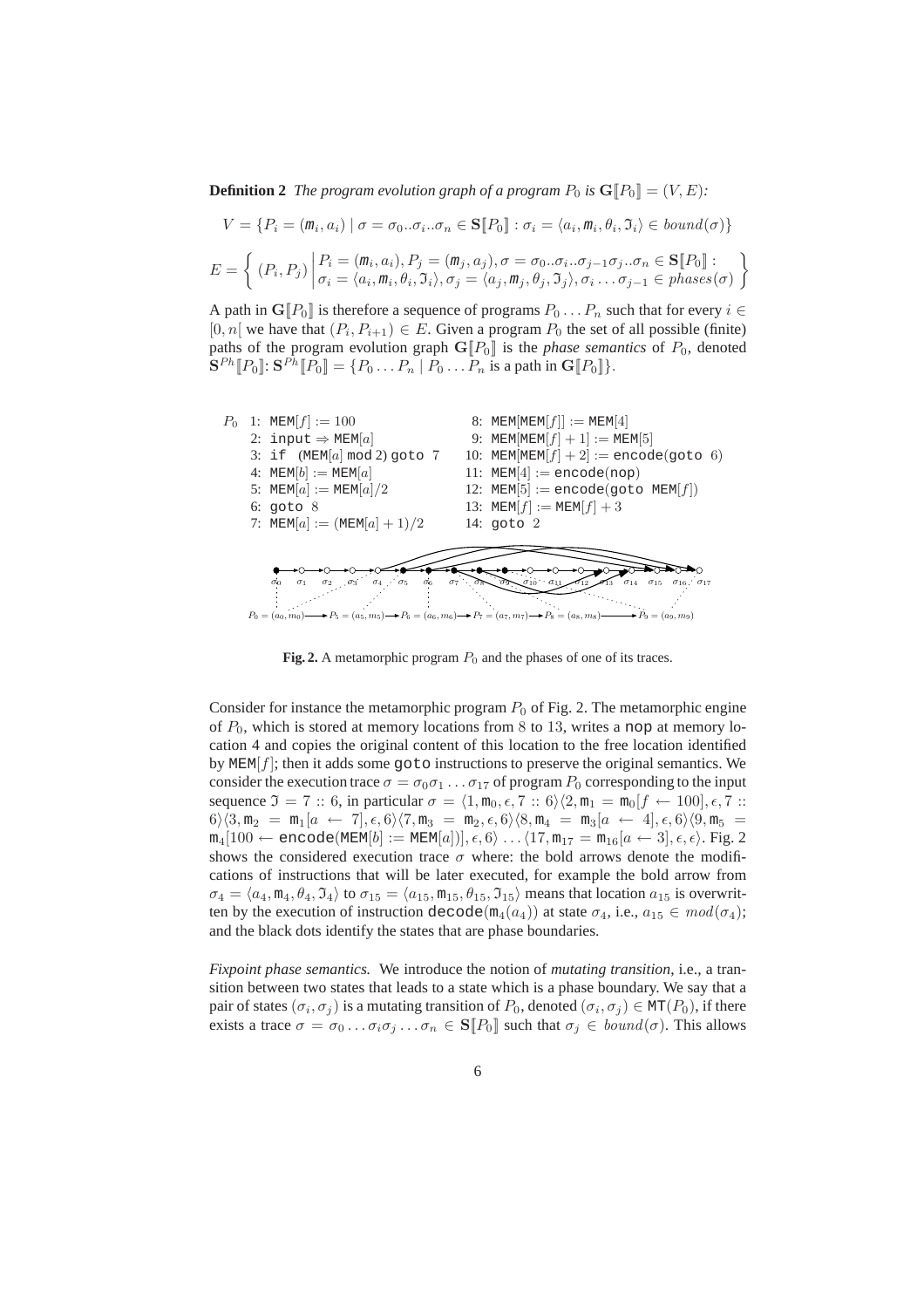us to define the code transformer  $\mathcal{T}^{Ph}$  :  $\wp(\mathbb{P}) \to \wp(\mathbb{P})$  that associates with each set of programs the set of their possible metamorphic variants:  $P_i \in \mathcal{T}^{Ph}(P_i)$  means that during execution program  $P_i$  can be transformed into program  $P_i$ .

**Definition 3**  $\mathcal{T}^{Ph} : \wp(\mathbb{P}) \to \wp(\mathbb{P})$  is given by the point-wise extension of:

$$
\mathcal{T}^{Ph}(P_0) = \left\{ P_l \middle| \begin{matrix} P_l = (m_l, a_l), \sigma = \sigma_0 \dots \sigma_{l-1} \sigma_l \in \mathbf{S} [P_0], \sigma_l = \langle a_l, m_l, \theta_l, \mathfrak{I}_l \rangle, \\ (\sigma_{l-1}, \sigma_l) \in \text{MT}(P_0), \forall i \in [0, l-1 [:(\sigma_i, \sigma_{i+1}) \notin \text{MT}(P_0)) \end{matrix} \right\}
$$

 $\mathcal{T}^{Ph}$  can be extended to traces  $\mathcal{F}_{\mathcal{T}^{Ph}}[\![P_0]\!]: \wp(\mathbb{P}^*) \to \wp(\mathbb{P}^*)$  as:  $\mathcal{F}_{\mathcal{T}^{Ph}}[\![P_0]\!](Z) = P_0 \cup$  $\{zP_iP_j \mid P_j \in \mathcal{T}^{Ph}(P_i), zP_i \in Z\}.$ 

**Theorem 1**  $\mathit{lfp}^{\subseteq} \mathcal{F}_{\mathcal{T}^{Ph}}[\![P_0]\!]=\mathbf{S}^{Ph}[\![P_0]\!].$ 

A program Q is a metamorphic variant of a program  $P_0$ , denoted  $P_0 \rightarrow_{Ph} Q$ , if Q is an element of at least one sequence in  $S^{Ph} [P_0]$ .

*Correctness and completeness of phase semantics.* We prove the correctness of phase semantics by showing that it is a sound approximation of trace semantics, namely by providing a pair of adjoint maps  $\alpha_{Ph} : \wp(\Sigma^*) \to \wp(\mathbb{P}^*)$  and  $\gamma_{Ph} : \wp(\mathbb{P}^*) \to \wp(\Sigma^*)$ , for which the fixpoint computation of  $\mathcal{F}_{T^{Ph}}[P_0]$  approximates the fixpoint computation of  $\mathcal{F}_{\mathcal{T}}[\![P_0]\!]$ . Given  $\sigma = \langle a_0, \mathfrak{m}_0, \theta_0, \mathfrak{I}_0 \rangle \dots \sigma_{i-1} \sigma_i \dots \sigma_n$  we define  $\alpha_{Ph}$  as:

$$
\alpha_{Ph}(\sigma) = (m_0, a_0) \alpha_{Ph}(\sigma_i \dots \sigma_n) \text{ s.t. } \sigma_i \in bound(\sigma), \forall l \in [0, i-1]: \sigma_l \notin bound(\sigma)
$$

Abstraction  $\alpha_{Ph}$  observes only the states of a trace that are phase boundaries and it can be lifted point-wise to  $\wp(\Sigma^*)$  giving rise to the GC  $(\wp(\Sigma^*), \alpha_{Ph}, \gamma_{Ph}, \wp(\mathbb{P}^*))$ . The following result shows the correctness of the phase semantics.

**Theorem 2**  $\forall X \in \wp(\Sigma^*) : \alpha_{Ph}(X \cup \mathcal{F}_{\mathcal{T}}[P_0](X)) \subseteq \alpha_{Ph}(X) \cup \mathcal{F}_{\mathcal{T}^{Ph}}[P_0](\alpha_{Ph}(X)).$ 

The converse may not hold:  $\alpha_{Ph}(X \cup \mathcal{F}_{T}[[P_{0}]](X)) \subset \alpha_{Ph}(X) \cup \mathcal{F}_{T^{Ph}}[[P_{0}]](\alpha_{Ph}(X)).$ In fact, given  $X \in \mathcal{P}(\Sigma^*)$ , the concrete function  $\mathcal{F}_T[\![P_0]\!]$  makes only one transition in T and this may not be a mutating transition, while the abstract function  $\mathcal{F}_{T^{Ph}}[P_0]$ *jumps* directly to the next mutating transition. Even if the fixpoint of  $\mathcal{F}_{T^{Ph}}[P_0]$  is not step-wise complete, it is complete at the fixpoint, as shown by the following theorem.

**Theorem 3**  $\alpha_{Ph} (lfp^{\subseteq} \mathcal{F}_{\mathcal{T}}[P_0]) = lfp^{\subseteq} \mathcal{F}_{\mathcal{T}^{Ph}}[P_0].$ 

### **4 Abstracting metamorphism**

Our model of metamorphic code behaviour is based on a very low-level representation of programs as memory maps that simply give the contents of memory locations together with the address of the instruction to be executed next. While such a representation is necessary to precisely capture the effects of code self-modification, it is not a convenient representation if we want to statically analyze the different code snapshots encountered during a program's execution. Our idea is to design an abstract interpretation of phase semantics, namely to approximate the computation of phase semantics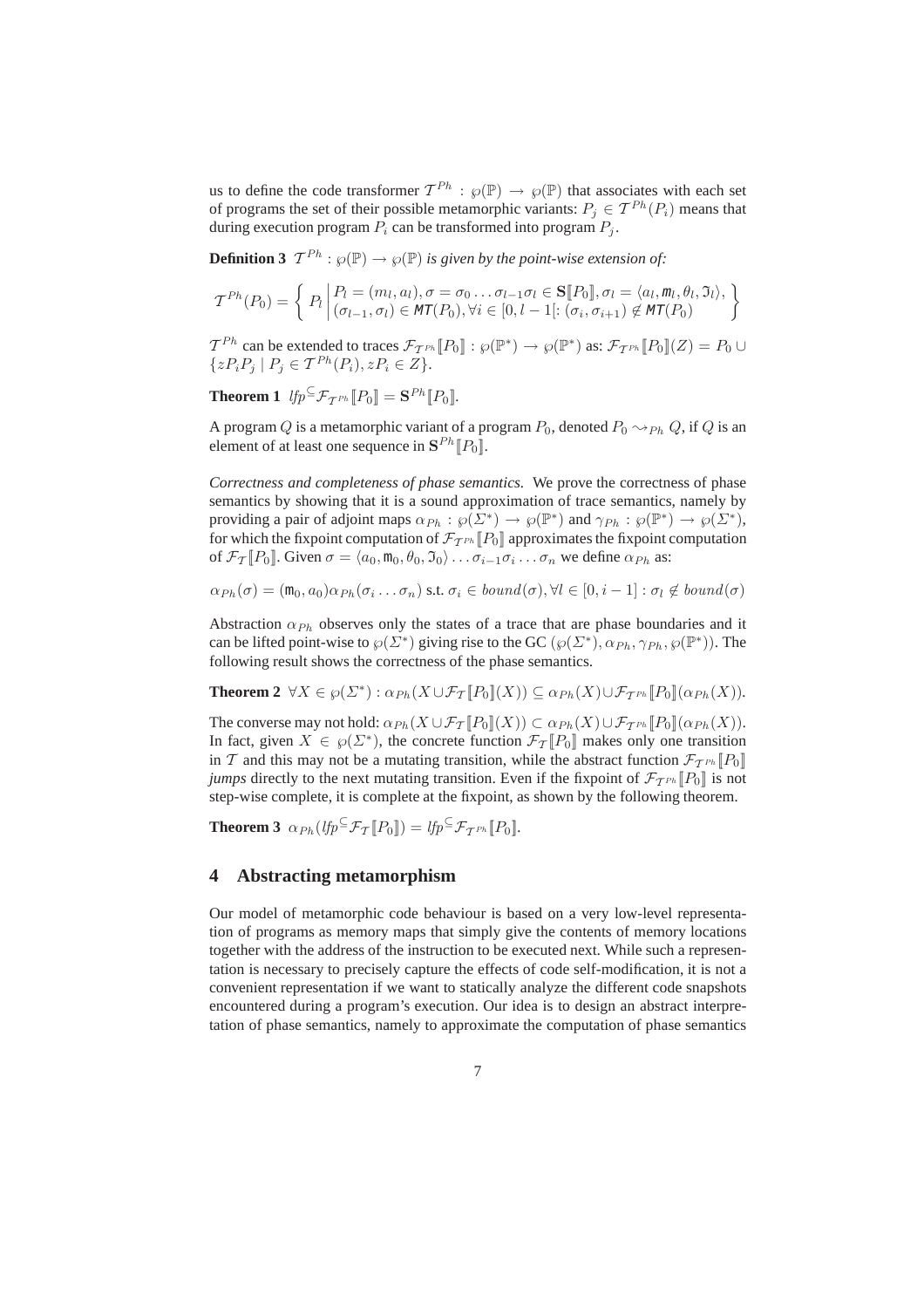on an abstract domain that captures properties of the evolution of the code, rather than of the evolution of program states, as usual in abstract interpretation. We have to: (1) Define an abstract domain  $\langle A, \sqsubseteq_A \rangle$  of *code properties* such that  $(\wp(\mathbb{P}^*), \alpha_A, \gamma_A, A);$ (2) Define the abstract transition  $T^A$ :  $\wp(A) \to \wp(A)$  and  $\mathcal{F}_{T^A}[[P_0]] : A \to A$ such that  $\text{Hip}^{\text{E}_A} \mathcal{F}_{\mathcal{T}^A} [P_0] = \mathbf{S}^A [P_0]$ ; (3) Prove that  $\mathbf{S}^A [P_0]$  is a correct approximation of phase semantics  $S^{Ph}[P_0]$ , i.e.,  $\alpha_A(\text{tr}^{\subseteq} \mathcal{F}_{T^{Ph}}[P_0]) \subseteq_A S^A[P_0]$ . This proves that  $S^A[P_0]$  is such that *a program Q is a metamorphic variant of program*  $P_0$  *with respect to A, denoted*  $P_0 \sim_A Q$ , if  $S^A[\![P_0]\!]$  *approximates*  $Q$  *in the abstract domain* A:  $P_0 \rightsquigarrow_A Q \Leftrightarrow \alpha_A(Q) \sqsubseteq_A \mathbf{S}^A[\![P_0]\!]$ . In this sense,  $\mathbf{S}^A[\![P_0]\!]$  is an *abstract metamorphic signature* for  $P_0$ . Abstract domains for code properties need to approximate properties of sequences of instructions. This can be achieved naturally by grammar-based, constraint-based and finite state automata abstractions. In the following we propose to abstract programs by a FSA describing the sequence of (possibly abstract) instructions that may be disassembled from the given memory.

*Phases as FSA.* The most commonly used program representation is the *control flow graph*. In this representation, the vertices contain the instructions to be executed, and the edges represent possible control flow. For our purposes, it is convenient to consider a dual representation where vertices correspond to program locations and abstract instructions label edges. Let  $M_P$  denote the FSA-representation of a given program  $P$ and let  $\mathscr{L}(M_P)$  be the language it recognizes. The idea is that for each sequence in  $\mathscr{L}(M_P)$  the order of the instructions in the sequence corresponds to the execution order of the corresponding concrete instructions in at least one run of the control flow graph of P. Instructions are abstracted in order to provide a simplified alphabet. In the rest of the paper, for the sake of simplicity, we consider function  $\iota : \mathbb{I} \to \mathbb{I}$  defined in Fig. 3. Let  $\rho : \mathbb{I} \times \mathbb{N} \to \varphi(\mathbb{N})$  denote any sound control flow analysis that



**Fig. 3.** FSA  $\alpha(P_0)$  corresponding to program  $P_0$  of Fig. 2, instruction abstraction  $\iota : \mathbb{I} \to \mathbb{I}$  and the algorithm that computes  $E_P$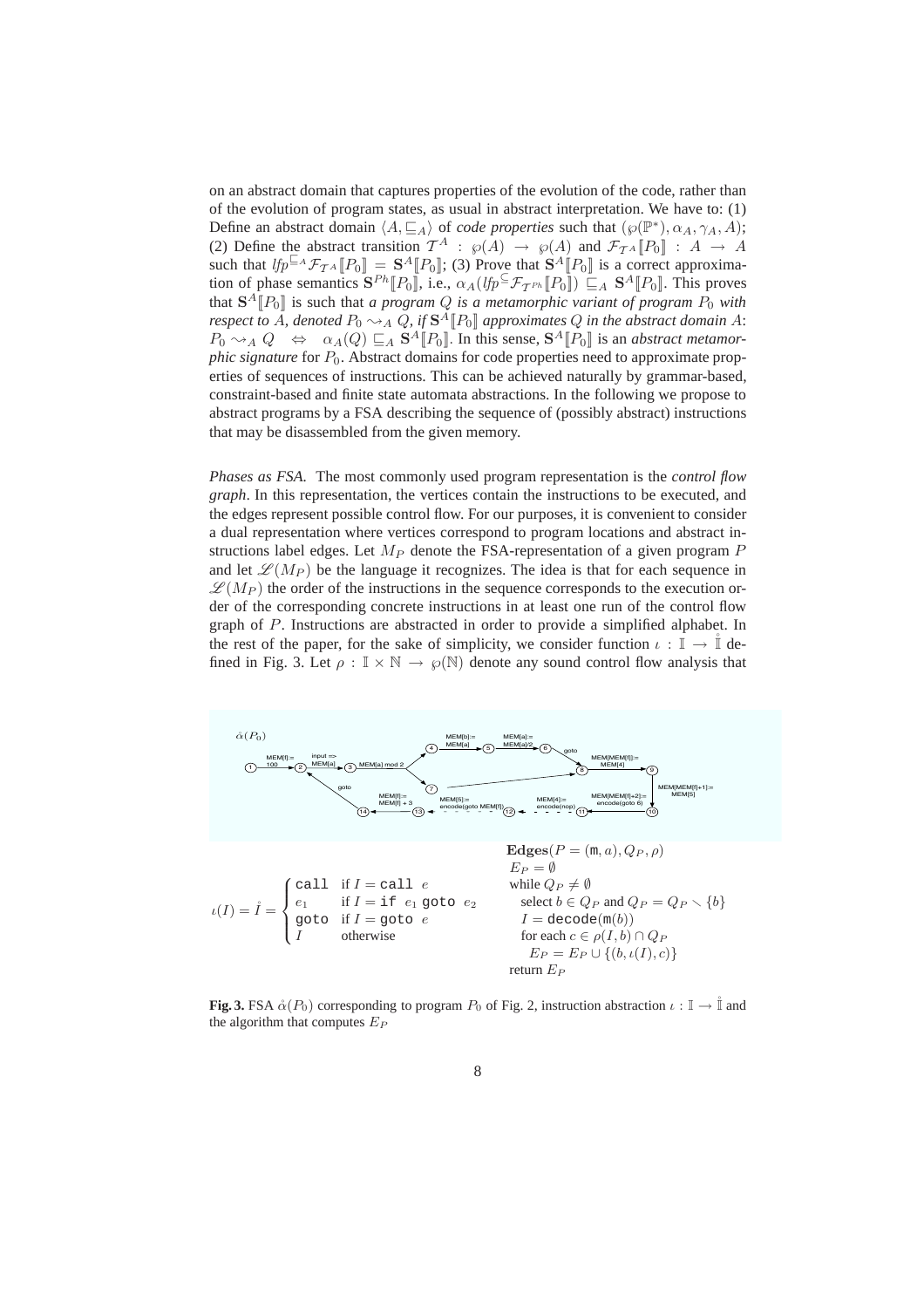determines the possible successors of a given instruction at a given location, namely  $\rho(I, b)$  associates with instruction I stored at memory location b the set of locations of its possible successors. Let  $\mathfrak F$  be the set of FSA over the alphabet  $\mathring{\mathbb I}$  of abstract instructions where every state is considered to be final. Each FSA in  $\tilde{\sigma}$  is specified as a graph  $M = (Q, E, S)$ . We define function  $\alpha : \mathbb{P} \to \mathfrak{F}$  that associates with each program  $P = (m, a)$  its corresponding FSA-representation as follows:  $\alpha(P) = (Q_P, E_P, \{a\})$ where  $Q_P = \{b \mid \text{decode}(m(b)) \in \mathbb{I}\}\$  is the set of locations that store an instruction of P, and the set of edges  $E_P \subseteq Q_P \times \mathbb{I} \times Q_P$  is computed by the algorithm **Edges** in Fig. 3. This algorithm, given  $P = (m, a)$ , starts by initializing  $E_P$  to the empty set and then for every memory location b that stores an instruction I it adds an edge labeled with  $\iota(I)$ , whose source is the location b and whose destinations are the locations in  $\rho(I, b)$ . As an example, at the top of Fig. 3 we show the automaton  $\alpha(P_0)$  corresponding to program  $P_0$  of Fig. 2. We say that  $\pi = a_0[\tilde{I}_0] \dots [\tilde{I}_{n-1}] a_n[\tilde{I}_n] a_{n+1}$  is a *path* of automaton  $M = (Q, E, S)$ , denoted  $\pi \in \Pi(M)$ , if  $a_0 \in S$  and  $\forall i \in [0, n[ : (a_i, \mathring{I}_i, a_{i+1}) \in E]$ . Observe that even if the alphabet  $\mathring{\mathbb{I}}$  is unbounded (due to the unlimited number of possible expressions), the FSA-representation of every program uses only a finite subset of alphabet I. By point-wise extension of function  $\alpha$  we obtain the GC  $(\wp(\mathbb{P}), \alpha, \gamma, \wp(\mathfrak{F}))$ . Note that abstraction  $\iota$  defined above makes the FSA-representation of programs independent (up to renaming) from program position.

**Theorem 4** *If*  $P_1$  *and*  $P_2$  *differ only in their memory position then*  $\alpha(P_1)$  *and*  $\alpha(P_2)$ *are equivalent up to address renaming.*

*Abstract phase semantics as traces of FSA.* Let  $\alpha_{\mathfrak{F}} : \mathbb{P}^* \to \mathfrak{F}^*$  be the extension of  $\mathring{\alpha}: \mathbb{P} \to \mathfrak{F}$  to sequences:  $\alpha_{\mathfrak{F}}(\epsilon) = \epsilon$  and  $\alpha_{\mathfrak{F}}(P_0P_1 \ldots P_n) = \mathring{\alpha}(P_0)\alpha_{\mathfrak{F}}(P_1 \ldots P_n)$ .  $\alpha_{\mathfrak{F}}$ can be lifted point-wise to  $\wp(\mathbb{P}^*)$  and it gives rise to the GC  $(\wp(\mathbb{P}^*), \alpha_{\mathfrak{F}}, \gamma_{\mathfrak{F}}, \wp(\mathfrak{F}^*))$ . In order to compute a correct approximation of the phase semantics on  $\langle \wp(\mathfrak{F}^*), \subseteq \rangle$ , we need to define an abstract transition relation  $T^{\tilde{\sigma}}$  :  $\wp(\tilde{\mathfrak{F}}) \to \wp(\tilde{\mathfrak{F}})$  on FSA that correctly approximates  $\mathcal{T}^{Ph}$ :  $\wp(\mathbb{P}) \to \wp(\mathbb{P})$ . One possibility is to define  $\mathcal{T}^{\mathfrak{F}}$  as the best correct approximation of  $\mathcal{T}^{Ph}$  on  $\wp(\mathfrak{F})$ , namely  $\mathcal{T}^{\mathfrak{F}} = \alpha \circ \mathcal{T}^{Ph} \circ \gamma$ , and function  $\mathcal{F}_{\mathcal{T}^{\mathfrak{F}}}[P_0] : \wp(\mathfrak{F}^*) \to \wp(\mathfrak{F}^*)$  as follows:  $\mathcal{F}_{\mathcal{T}^{\mathfrak{F}}}[P_0](K) = \mathfrak{d}(P_0) \cup \{kM_iM_j \mid kM_i \in$  $K, \tilde{M_j} \in \tilde{\mathcal{T}^{\mathfrak{F}}}(M_i)$ . From  $\tilde{\mathcal{T}^{\mathfrak{F}}}$  correctness we have  $\mathbf{S}^{\mathfrak{F}}[P_0] = \mathit{lfp}\mathcal{F}_{\mathcal{T}^{\mathfrak{F}}}[P_0]$  correctness.

**Theorem 5**  $\alpha_{\mathfrak{F}}(lfp\mathcal{F}_{\mathcal{T}^{Ph}}[P_0]) \subseteq lfp\mathcal{F}_{\mathcal{T}^{\mathfrak{F}}}[P_0] = \mathbf{S}^{\mathfrak{F}}[P_0].$ 

 $S^{\mathfrak{F}}[P_0]$  approximates phase semantics by abstracting programs with FSA, while the transitions, i.e., the effect of the metamorphic engine, follow directly from  $\mathcal{T}^{Ph}$  and are not approximated. For this reason  $S^{\mathfrak{F}}[P_0]$  is not computable in general. In the following we introduce a static computable approximation of the transition relation on FSA that allows us to obtain a static approximation  $S^{\sharp}[\![P_{0}]\!]$  of the phase semantics of  $P_{0}$  on  $\langle \wp(\mathfrak{F}^*), \subseteq \rangle$ . S<sup>#</sup>[ $P_0$ ] may play the role of abstract metamorphic signature of  $P_0$ . To this end, we introduce the notion of *limits* of a path that approximates the notion of bounds of a trace, and the notion of *transition edge* that approximates the notion of mutating transition. Moreover, we assume to have access to the following sound program analyses for  $P_0$ :

– a stack analysis  $StackVal : \mathbb{N} \to \mathcal{O}(\mathbb{N})$  that approximates the set of possible values on the top of the stack when control reaches a given location (e.g. [1, 2]);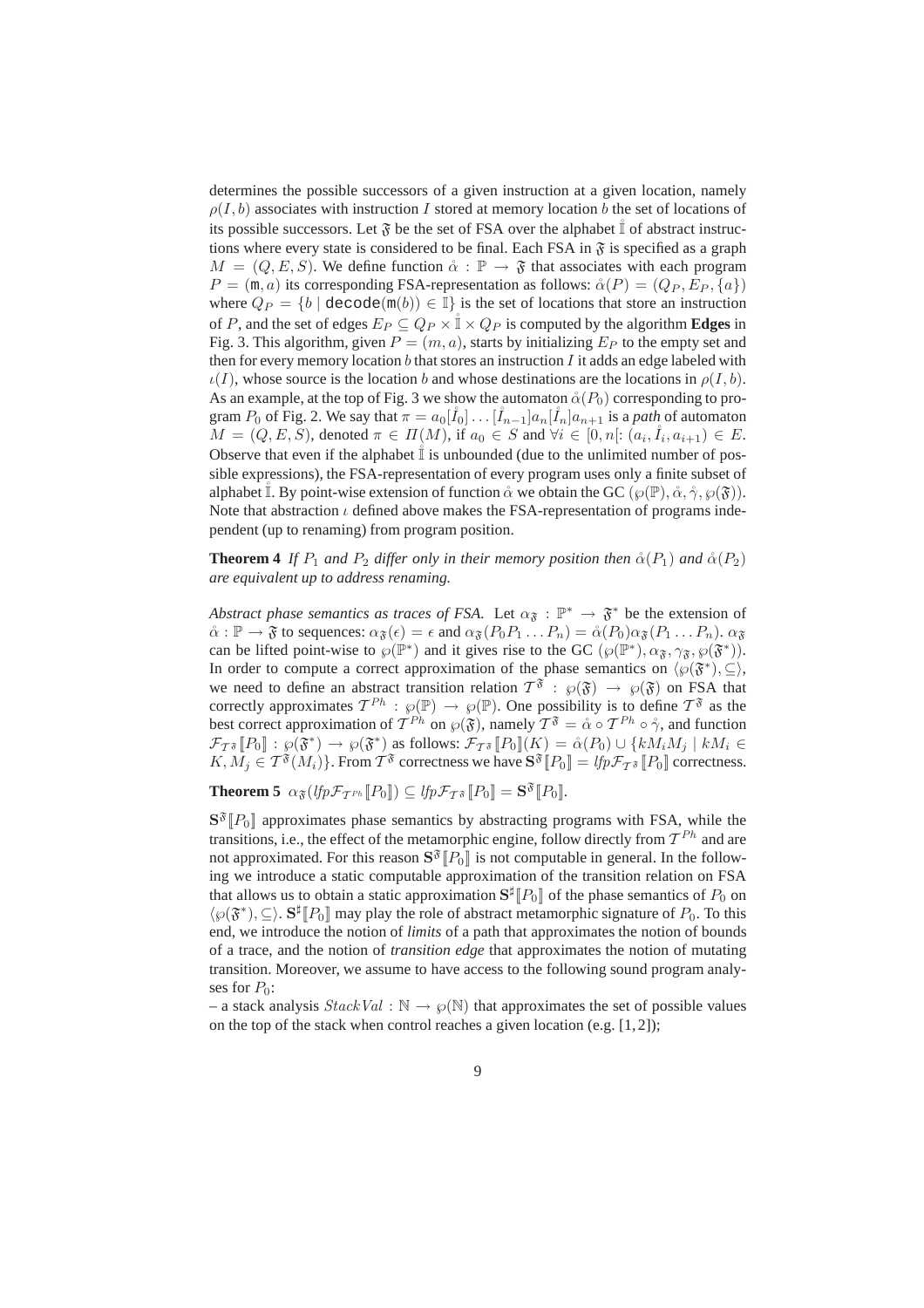– a memory analysis  $LocVal : \mathbb{N} \times \mathbb{N} \to \mathcal{P}(\mathbb{N})$  that approximates the set of possible values that can be stored in a memory location when the control reaches a given location (e.g. [1, 2]).

These analyses allow us to define  $EVal : \mathbb{N} \times \mathbb{E} \to \wp(\mathbb{N})$ , that approximates the evaluation of an expression in a given point:

 $EVal(b, n) = \{n\}$  $EVal(b, \text{MEM}[e]) = \{LocVal(b, l) | l \in EVal(b, e)\}$  $EVal(b, \texttt{MEM}[e_1] \texttt{ op } \texttt{MEM}[e_2]) = \{n_1 \texttt{ op } n_2 \mid i \in \{1,2\}: n_i \in EVal(b, \texttt{MEM}[e_i])\}$  $EVal(MEM[e]$  op  $n) = \{n_1 \text{ op } n \mid n_1 \in EVal(b, MEM[e])\}$ and a sound control flow analysis  $\rho : \mathbb{I} \times \mathbb{N} \to \wp(\mathbb{N})$ :  $\rho(\text{call } e, b) = \rho(\text{goto } e) = EVal(b, e)$  $\rho(\texttt{ret}, b) = StackVal(b)$  $\rho(\text{if } e_1 \text{ goto } e_2, b) = \{b+1\} \cup EVal(b, e_2)$  $\rho$ (halt, b) = Ø  $\rho(I, b) = \{b+1\}$  in all other cases

Moreover, we define  $write : \mathbb{I} \times \mathbb{N} \to \wp(\mathbb{N})$  approximating the set of locations that may be modified by the execution of an abstract instruction memorized at a given location:

$$
write(\mathring{I}, b) = \begin{cases} \text{EVal}(b, e_1) & \text{if } \mathring{I} = \text{MEM}[e_1] := e_2 \\ \text{EVal}(b, e) & \text{if } \mathring{I} \in \{\text{input} \Rightarrow \text{MEM}[e], \text{pop } e\} \\ \emptyset & \text{otherwise} \end{cases}
$$

We define the *limits* of a path  $\pi$  as the nodes that are reached by an edge labeled by an abstract instruction that may modify the label of a future edge in  $\pi$ , namely an abstract instruction that occurs later in the same path. Given a path  $\pi = a_0[\tilde{I}_0] \dots [\tilde{I}_{n-1}] a_n$  we have:  $\text{limit}(\pi) = \{a_0\} \cup \{a_i \mid \text{write}(\hat{I}_{i-1}, a_{i-1}) \cap \{\hat{a}_j \mid i \leq j \leq n\} \neq \emptyset\}.$ 

**Definition 4** *A pair of program locations*  $(b, c)$  *is a transition edge of*  $M = (Q, E, S)$ *, denoted*  $(b, c) \in \text{TE}(M)$ *, if there exists*  $a \in S$ *:*  $\pi = a[\check{I}_a] \dots [\check{I}_{b-1}] b[\check{I}_b] c \in \Pi(M)$  and  $c \in limit(\pi)$ .

In the FSA of Fig. 3 the transition edges are the dashed ones since the instructions labeling these edges overwrite a location that is reachable in the future. Observe that also the instructions labeling the edges from 8 to 9, from 9 to 10, and from 10 to 11 write instructions in memory, but the locations that store these instructions are not reachable when considering the control flow of  $P_0$ .

In order to statically compute the set of possible FSA evolution of a given automaton  $M = (Q, E, S)$  we need to statically execute the abstract instructions that may modify an FSA. Algorithm  $\mathbf{EXE}(M, \mathring{I}, b)$  in Fig. 4 returns the set *Exe* of all possible FSA that can be obtained by executing instruction  $\tilde{I}$  stored at location b of automaton M. The algorithm starts by initializing  $Exec$  to the FSA  $M'$  that has the same states and edges of M and whose possible initial states  $S'$  are the nodes reachable through instruction  $\mathring{I}$ stored at b in M. This ensures correctness when the execution of instruction  $\tilde{I}$  does not correspond to a real code mutation. Then if  $\tilde{I}$  writes in memory we consider the set X of locations that it can modify and the set  $Y$  of possible instructions that it can write, and we add to Exe the set of all possible automata that can be obtained by writing an instruction of Y in a memory location in X, i.e.,  $NEXT(X, Y, M, b)$ .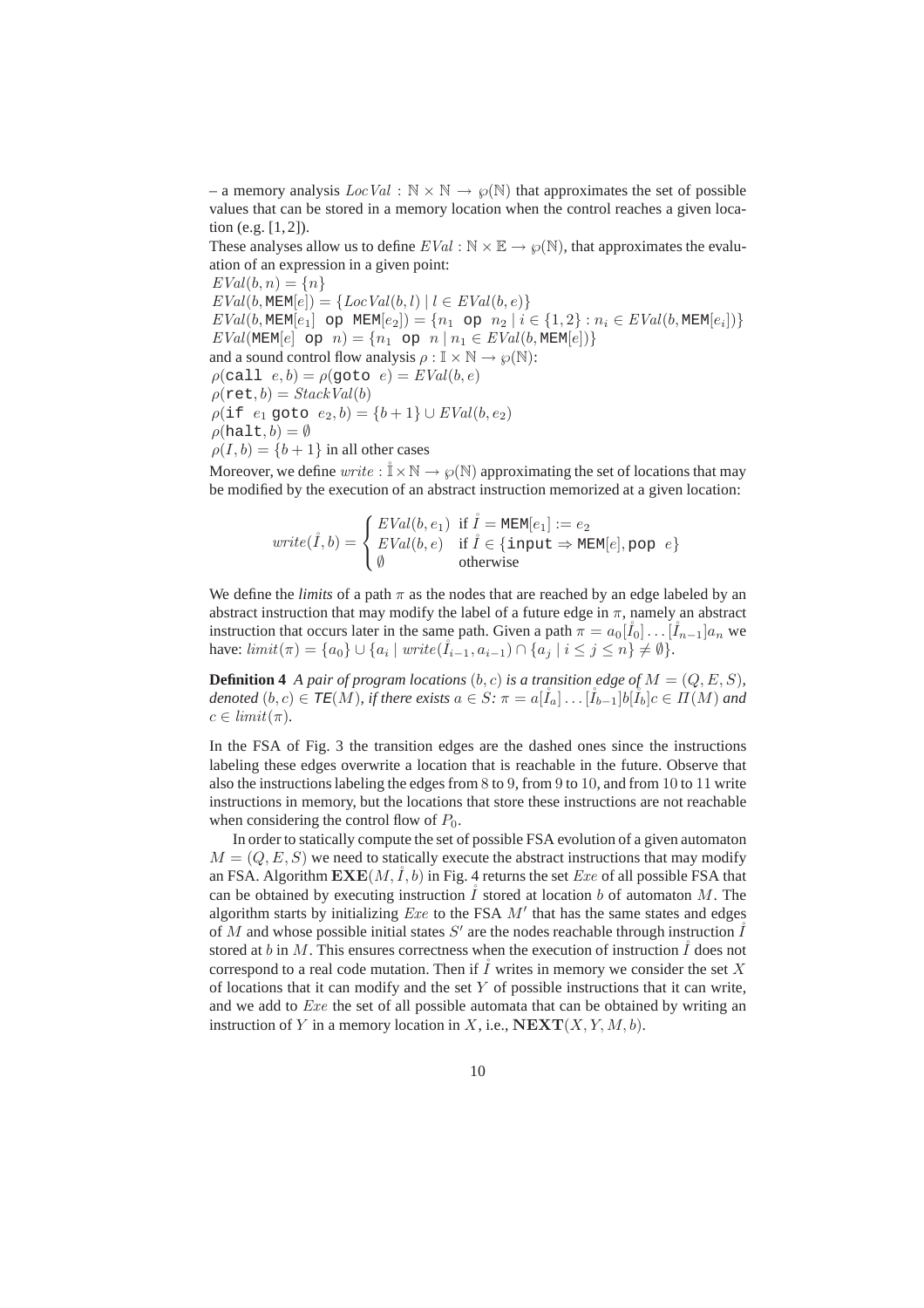$\mathbf{EXE}(M, \mathring{I}, b)$  //  $M = (Q, E, S)$  *is a FSA*  $Exe = \{M' = (Q, E, S') | S' = \{d | (b, \mathring{I}, d) \in E\}\}\$ if  $I = MEM[e_1] := e_2$ then  $X = write(\tilde{I}, b)$  $Y = \{n \mid n \in EVal(b, e_2), \text{decode}(n) \in \mathbb{I}\}\$  $Exec = Exe \cup **NEXT**(X, Y, M, b)$ if  $\mathring{I}$  = input  $\Rightarrow$  MEM[e] then  $X = write(\mathring{I}, b)$  $Y = \{n \mid n \text{ is an input }, \text{decode}(n) \in \mathbb{I}\}\$  $Exec = Exe \cup **NEXT**(X, Y, M, b)$ if  $I = pop e$ then  $X = write(\mathring{I}, b)$  $Y = \{n \mid n \in StackVal(b), decode(n) \in \mathbb{I}\}\$  $Exec = Exc \cup **NEXT**(X, Y, M, b)$ return Exe  $NEXT(X, Y, M, b)$  $Next = \emptyset$ while  $X \neq \emptyset$ select  $a_j$  from X and  $X = X \setminus \{a_j\}$  $\hat{E} = E \setminus \{(a_j, \tilde{I}_j , c) | (a_j, \tilde{I}_j , c) \in E\}$  $Next = Next \cup \bigcup_{n \in Y} \{ \hat{M} = (\hat{Q}, \hat{E}, \hat{S}) \}$  $\hat{Q} = Q \cup \{a_j\} \cup \rho$ (decode $(n), a_j$ )  $\hat{E} = \hat{E} \cup \{(a_j, \iota(\text{decode}(n)), d) \mid$  $d \in \rho$ (decode $(n), a_j$ )}  $\hat{S} = \{d \mid (b, \hat{I}, d) \in E\}$ return Next

**Fig. 4.** Algorithm for statically executing instruction  $\tilde{I}$ 

Let  $Succ(M)$  denote the possible evolutions of automaton M, namely the automata that can be obtained by the execution of the abstract instruction labeling the first transition edge of a path of  $M$ :

$$
Succ(M) = \left\{ M' \middle| \begin{matrix} a_0[\mathring{I}_0] \dots [\mathring{I}_{l-1}]a_l[\mathring{I}_l]a_{l+1} \in \Pi(M), (a_l, a_{l+1}) \in \text{TE}(M), \\ \forall i \in [0, l]; (a_i, a_{i+1}) \notin \text{TE}(M), M' \in \text{EXE}(M, \mathring{I}_l, a_l) \end{matrix} \right\}
$$

We can now define the static transition  $T^{\sharp}: \wp(\mathfrak{F}) \to \wp(\mathfrak{F})$ . The idea is that the possible static successors of an automaton M are all the automata in  $Succ(M)$  together with all the automata  $M'$  that are different from  $M$  and that can be reached from  $M$  through a sequence of successive automata that differ from  $M$  only in the entry point. This ensures the correctness of  $T^{\sharp}$ , i.e.,  $M_l \in T^{\mathfrak{F}}(M_0) \Rightarrow M_l \in T^{\sharp}(M_0)$ , even if between  $M_0$  and  $M_l$  there are transition edges that do not correspond to any mutating transition.

**Definition 5** Let  $M = (Q, E, S)$ .  $T^{\sharp}: \wp(\mathfrak{F}) \to \wp(\mathfrak{F})$  is given by the point-wise exten*sion of:*

$$
\mathcal{T}^{\sharp}(M) = Succ(M) \cup \left\{ M' \middle| \begin{aligned} MM_1 \dots M_k M' : M_1 \in Succ(M), \forall i \in [1, k]; \\ M_{i+1} \in Succ(M_i), M' = (Q', E', S') \in Succ(M_k), \\ (E \neq E' \lor Q \neq Q'), \forall j \in [1, k] : M_j = (Q, E, S_j) \end{aligned} \right\}
$$

This allows us to define function  $\mathcal{F}_{T^{\sharp}}[P_0] : \wp(\mathfrak{F}^*) \to \wp(\mathfrak{F}^*)$  that statically approximates the iterative computation of phase semantics on the abstract domain  $\langle \wp(\mathfrak{F}^*), \subseteq \rangle$ as follows:  $\mathcal{F}_{\mathcal{T}^{\sharp}}[\![P_0]\!](K) = \mathring{\alpha}(P_0) \cup \{kM_iM_j \mid (M_i, M_j) \in \mathcal{T}^{\sharp}, kM_i \in K\}.$  The following result shows the correctness of  $S^{\sharp} [P_0] = lfp \mathcal{F}_{T^{\sharp}} [P_0]$ .

**Theorem 6**  $\alpha_{\mathfrak{F}}(lfp\mathcal{F}_{T^{Ph}}[P_0]) \subseteq lfp\mathcal{F}_{T^{\sharp}}[P_0].$ 

In Fig. 5 we report a possible sequence of FSA that can be generated during the execution of program  $P_0$  of Fig. 2. In this case, thanks to the simplicity of the example, it is possible to use the transition relation over FSA defined by  $T^{\mathfrak{F}}$ .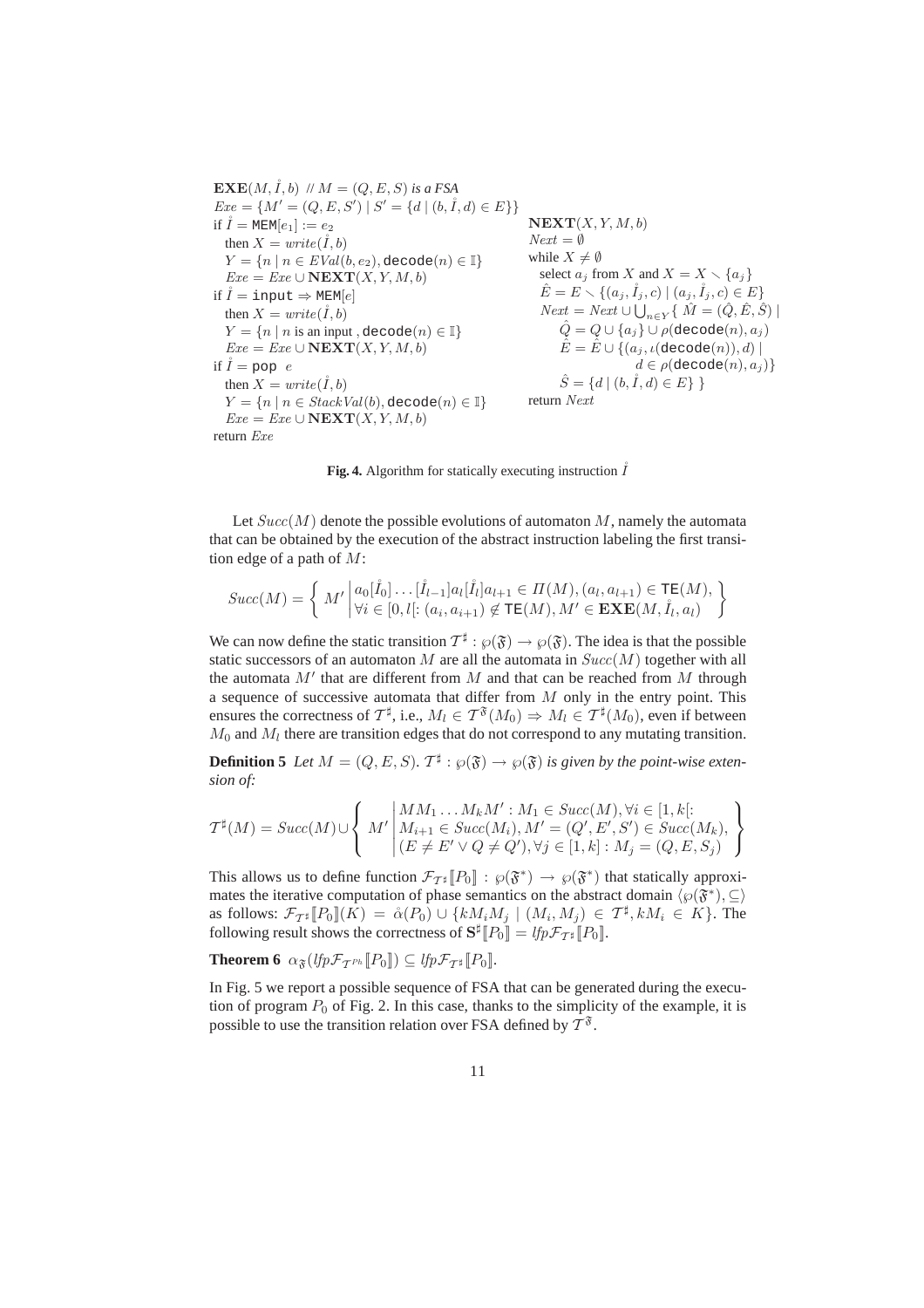

**Fig. 5.** Some metamorphic variants of program  $P_0$  of Fig. 2, where the metamorphic engine, namely the instructions stored at locations from 8 to 14, is briefly represented by the box marked ME. In the graphic representation of automata we omit to show the nodes that are not reachable.

## **5 Widening phases for regular metamorphism**

*Regular metamorphism* models the metamorphic behaviour as a regular language of abstract instructions. This can be achieved by approximating sequences of FSA into a single FSA, denoted  $\mathbf{W}[P_0]$ .  $\mathbf{W}[P_0]$  represents all possible (regular) program evolutions of  $P_0$ , i.e., it recognizes all the sequences of instructions that correspond to a run of at least one metamorphic variant of  $P_0$ . This abstraction of course is able to precisely model metamorphic engines implemented as FSA of basic code replacement as well as it may provide a regular language-based approximation for any metamorphic engine, by extracting the *regular* invariant of their behaviour.

It is known that FSA can be ordered according to the language they recognize:  $M_1 \sqsubseteq_{\mathfrak{F}} M_2$  if  $\mathscr{L}(M_1) \subseteq \mathscr{L}(M_2)$ . Observe that  $\sqsubseteq_{\mathfrak{F}}$  is reflexive and transitive but not antisymmetric and it is therefore a pre-order. Moreover, according to this ordering, an unique least upper bound of two automata  $M_1$  and  $M_2$  does not always exist, since there is an infinite number of automata that recognize the language  $\mathscr{L}(M_1) \cup \mathscr{L}(M_2)$ . Given two automata  $M_1 = (Q_1, \delta_1, S_1, F_1, A_1)$  and  $M_2 = (Q_2, \delta_2, S_2, F_2, A_2)$ , we approximate their least upper bound as follows:

$$
M_1 \cup M_2 = (Q_1 \cup Q_2, \hat{\delta}, S_1 \cup S_2, F_1 \cup F_2, A_1 \cup A_2)
$$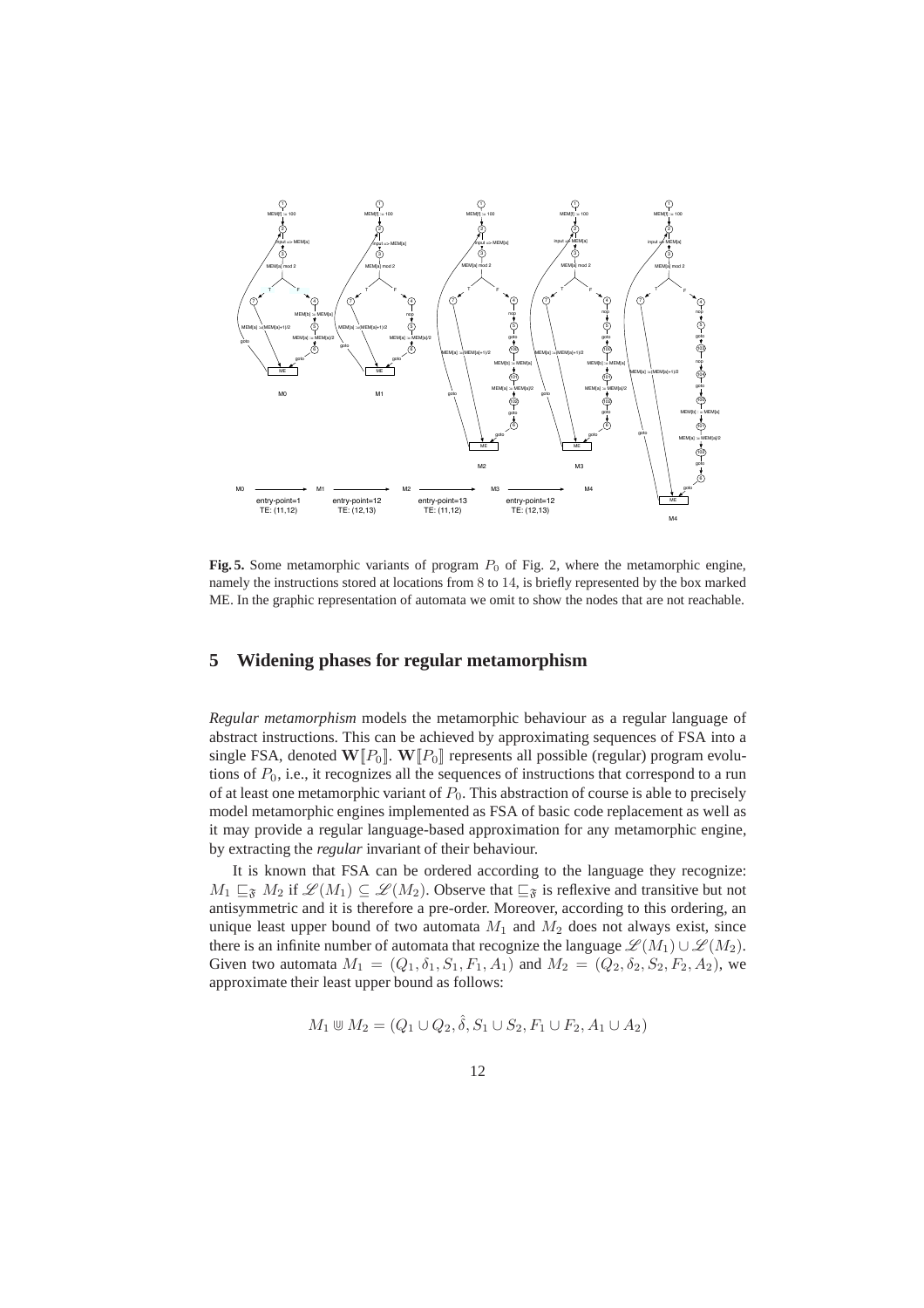where  $\hat{\delta}: (Q_1 \cup Q_2) \times (A_1 \cup A_2) \rightarrow \wp(Q_1 \cup Q_2)$  is defined as  $\hat{\delta}(q, s) = \delta_1(q, s) \cup$  $\delta_2(q, s)$ . FSA are  $\cup$ -closed for finite sets, and the following result shows that  $\cup$  approximates any upper bound with respect to the ordering  $\sqsubseteq_{\mathfrak{F}}$ .

**Lemma 1** *Given two FSA*  $M_1$  *and*  $M_2$  *we have:*  $\mathscr{L}(M_1) \cup \mathscr{L}(M_2) \subseteq \mathscr{L}(M_1 \cup M_2)$ *.* 

We can now define  $\mathcal{F}_{\mathcal{T}^{\sharp}}^{\mathbb{U}}[P_0] : \mathfrak{F} \to \mathfrak{F}$  as follows:  $\mathcal{F}_{\mathcal{T}^{\sharp}}^{\mathbb{U}}[P_0](M) = \mathfrak{d}(P_0) \mathbb{U}[M]$  $(\mathbb{Q}\{M' \mid M' \in \mathcal{T}^{\sharp}(M)\})$ . Observe that the set of possible successors of a given automaton M, i.e.,  $\mathcal{T}^{\sharp}(M)$ , is finite since we have a (finite family of) successor for every transition edge of  $M$  and  $M$  has a finite set of edges. Since FSA are  $\mathbb U$ -closed for finite sets, then  $\mathcal{F}_{\mathcal{I}^{\#}}^{\omega}[[P_0]]$  is well defined. Let  $\wp_F(\mathfrak{F}^*)$  denote the domain of finite sets of strings of FSA and let us define function  $\alpha_S : \wp_F(\mathfrak{F}^*) \to \mathfrak{F}$  as  $\alpha_S(M_0 \dots M_k) =$  $\cup \{M_i \mid 0 \le i \le k\}$  and  $\alpha_S(K) = \cup \{\alpha_S(M_0 \dots M_k) \mid M_0 \dots M_k \in K\}$ , with  $K \in$  $\wp_F(\mathfrak{F}^*)$ . Function  $\alpha_S$  is additive and it defines a GC  $(\wp_F(\mathfrak{F}^*))$ ,  $\alpha_S, \gamma_S, \mathfrak{F})$ . The following result shows that, when considering finite sets of sequences of FSA,  $\mathcal{F}_{T^{\sharp}}^{\mathbb{U}}[P_0]$ correctly approximates  $\mathcal{F}_{\mathcal{T}^{\sharp}}[\![P_{0}]\!]$  on  $\mathfrak{F}$ .

**Theorem 7** *For any*  $K \in \wp_F(\mathfrak{F}^*)$  *we have*  $\alpha_S(\mathcal{F}_{\mathcal{T}^{\sharp}}[\![P_0]\!](K)) \sqsubseteq_{\mathfrak{F}} \mathcal{F}_{\mathcal{T}^{\sharp}}^{\omega}[\![P_0]\!](\alpha_S(K)).$ 

The domain  $\langle \mathfrak{F}, \sqsubseteq_{\mathfrak{F}} \rangle$  has infinite ascending chains, which means that, in general, the fixpoint computation of  $\mathcal{F}_{T^{\sharp}}^{\omega}[P_0]$  on  $\mathfrak F$  may not converge. A typical solution for this situation is the use of a widening operator which forces convergence towards an upper approximation of all intermediate computations along the fixpoint iteration, i.e., an element in  $\mathfrak F$  which upper approximates the iterates of  $\mathcal F^{\omega}_{\mathcal T^{\sharp}}[P_0]$ . We refer to the widening operation over FSA described by D'Silva [14]. Here the widening operator between two FSA  $M_1 = (Q_1, E_1, S_1)$  and  $M_2 = (Q_2, E_2, S_2)$  over a finite alphabet A is formalized in terms of an equivalence relation  $R \subseteq Q_1 \times Q_2$  between states. R, also called *widening seed*, is used to define another equivalence relation  $\equiv_R \subseteq Q_2 \times Q_2$  over the states of  $M_2$ , such that  $\equiv_R = R \circ R^{-1}$ . The widening between  $M_1$  and  $M_2$  is then given by the quotient of  $M_2$  with respect to the partition induced by  $\equiv_R: M_1 \triangledown M_2 = M_2 / \equiv_R$ . By changing the widening seed we obtain different widening operators. It has been proved that convergence is guaranteed when the widening seed is the relation  $R_n \subseteq Q_1 \times Q_2$ such that  $(q_1, q_2) \in R_n$  if  $q_1$  and  $q_2$  recognize the same language of strings of length at most n [14]. When considering the widening seed  $R_n$  we have that two states q and  $q'$  of  $M_2$  are  $\equiv_{R_n}$ -equivalent if they recognize the same language of length at most n that is recognized by a state r of  $M_1$ , i.e., if  $\exists r \in Q_1 : (r, q) \in R_n$  and  $(r, q') \in R_n$ .  $\nabla_n$  denotes the widening operator that uses  $R_n$  as widening seed.  $\nabla_n$  is well defined if  $\mathbb{I}$  is finite. This can be achieved by considering expressions as terms and by applying some of the standard methods for approximating them. The most straightforward one is the depth- $k$  string abstraction [24], while more refined expression abstractions can be designed by considering graph-based or grammar-based term abstractions [3, 15]. For simplicity we consider here the depth- $k$  term abstraction where expressions are represented as trees with leafs that are natural numbers denoting either a memory location or a constant, and internal nodes are the operators constructing expressions, namely the unary operator MEM or the binary operators op. We annotate each node with its depth, namely with the length of the path from the root to the node. The depth- $k$  abstraction, given a tree representation of an expression, considers only the nodes with depth less or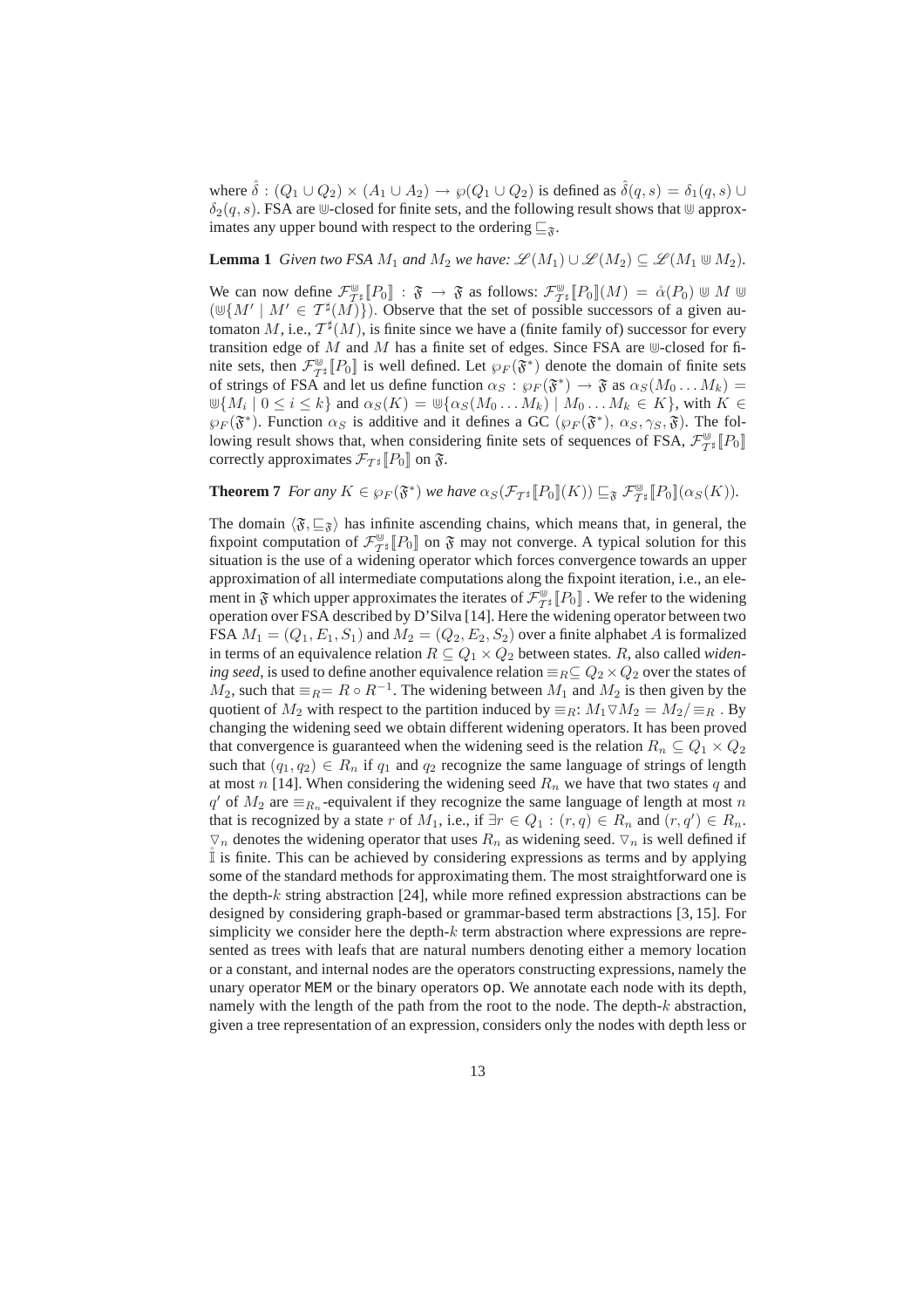equal to k and "cuts" the remaining nodes by approximating them with  $\top$ . For example, the depth-3 abstraction of expression  $MEM[MEM[a]$  op  $MEM[b]$  op  $MEM[c]]$ ) op d is MEM[(MEM[⊤] op MEM[⊤]) op d. Given  $k \in \mathbb{N}$ , let  $\iota_k : \mathbb{I} \to \mathbb{I}_k$  be the instruction abstraction that applies the depth-k abstraction to the expressions occurring in an abstract instruction, and let  $\alpha_k : \mathfrak{F} \to \mathfrak{F}_k$  be the function that abstracts the edge labels of a FSA in  $\mathfrak F$  according to  $\iota_k$ . It is possible to show that  $(\mathfrak F,\alpha_k,\gamma_k,\mathfrak F_k)$  is a GC, where  $\gamma_k(M^k) = \mathbb{U}\{M' \mid \alpha_k(M') \sqsubseteq_{\mathfrak{F}} M^k\}$ . This allows us to approximate the least fixpoint of  $\mathcal{F}_{T^{\sharp}}^{\psi}[P_0]$  on  $\langle \mathfrak{F}_k, \Xi_{\mathfrak{F}} \rangle$  with the limit  $\mathbf{W}[P_0]$  of the following widening sequence:  $W_0 = \alpha_k(\mathring{\alpha}(P_0))$  and  $W_{i+1} = W_i \nabla_n \alpha_k(\mathcal{F}_{\mathcal{I}^{\sharp}}^{\mathcal{P}}[[P_0]](\gamma_k(W_i))).$  Let us refer to  $\mathbf{W}[\![P_0]\!]$  as the *widened fixpoint* of  $\mathcal{F}_{\mathcal{I}^{\sharp}}^{\mathbb{U}}[\![P_0]\!]$  and to  $W_0W_1,\ldots$  as the *widening sequence* of  $\mathcal{F}_{T^{\sharp}}^{\omega}$  [P<sub>0</sub>]. From the correctness of  $\nabla_n$  and by Theorem 7, it follows that the widening sequence  $W_0W_1 \ldots$  converges to an upper-approximation of the least fixpoint of  $\mathcal{F}_{\mathcal{T}^{\sharp}}[P_0]$ , namely any automata modelling a possible static variant of  $P_0$  is approximated by  $\mathbf{W}[\![P_0]\!]$  i.e.,  $\ldots$   $M_i$   $\ldots$   $\in$   $\mathit{lfp}\subseteq \mathcal{F}_{\mathcal{T}^\sharp}[\![P_0]\!]$   $\Rightarrow$   $M_i \sqsubseteq_\mathfrak{F} \mathbf{W}[\![P_0]\!]$ . Therefore  $\mathscr{L}(\mathbf{W}[\mathbb{P}_0])$  contains all the possible sequences of abstract instructions that can be executed by a metamorphic variant of  $P_0$ . As a consequence, a program Q is a regular (abstract) metamorphic variant of  $P_0$  if  $\mathbf{W}[P_0]$  recognizes all the sequences of abstract instructions that correspond to the runs of Q up to address renaming:  $P_0 \sim_{\mathfrak{F}_k} Q$  iff there exists an address renaming  $\vartheta$  such that  $\vartheta(\mathcal{L}(\alpha_k(\mathring{\alpha}(Q)))) \subseteq \mathcal{L}(\mathbf{W}[\![P_0]\!])$ . The language  $\mathscr{L}(\mathbf{W}[P_0])$  represents the regular metamorphic signature of  $P_0$  and the automaton  $\mathbf{W}[\![P_0]\!]$  represents the mechanism of generation of the metamorphic variants and therefore it provides a model of the metamorphic engine of  $P_0$ . Fig. 6 (a) shows the widened fixpoint  $\mathbf{W}[[P_0]]$  of program  $P_0$  in Fig. 2, where the widening seed is  $R_2$  and  $k \geq 3$ , This automaton recognizes any possible program that can be obtained during the execution of  $P_0$ . Note that, we may have false positives, as for example the sequences of instructions along the bold path  $MEM[f] := 100$ ; input  $\Rightarrow MEM[a]$ ;  $MEM[a]$  mod  $2 = 0$ ;  $MEM[b] :=$  $MEM[a];$  goto;  $MEM[b] := MEM[a];$  goto;... which is not a run of any of the variants of  $P_0$ . Regular metamorphism can easily cope with metamorphic transformations commonly used by malware (e.g., Win95/Regswap, Win32/Ghost, Win95/Zperm, Win95/Zmorph, Win32/Evol) such as: *register swap* that changes the registers used by the program; *code permutation* that changes the order in which instructions appear in memory while preserving their execution order through the insertion of direct jumps; *junk/nop insertion* that inserts junk instructions and semantic-nops, namely instructions that are not executed or that do not alter program functionality. Observe that all these transformations can be seen as special cases of *code substitution*. Let  $P_0$  be a metamorphic malware: whenever a sequence  $s<sub>1</sub>$  of instructions is substituted with an equivalent one  $s_2$ , we have that during the widened fixpoint computation a new path containing sequence  $s_2$  is added to the widened fixpoint  $\mathbf{W}[P_0]$ . Therefore, by correctness,  $\mathbf{W}$ [ $P_0$ ] recognizes all the possible metamorphic variants of  $P_0$  obtained through code substitution. Of course it is possible to further abstract  $\mathbf{W}[\![P_0]\!]$  in order to address semantic-nop/junk insertion, permutation and register swap in a more efficient way, namely in such a way that the resulting widened fixpoint is an automaton of a reduced size. In semantic-nop insertion, the more precise is the static analysis used for identifying (sequences of) instructions that are equivalent to nop, the smaller is the widened fixpoint  $\mathbf{W}[P_0]$  that we obtain. In code permutation, a smaller FSA can be obtained by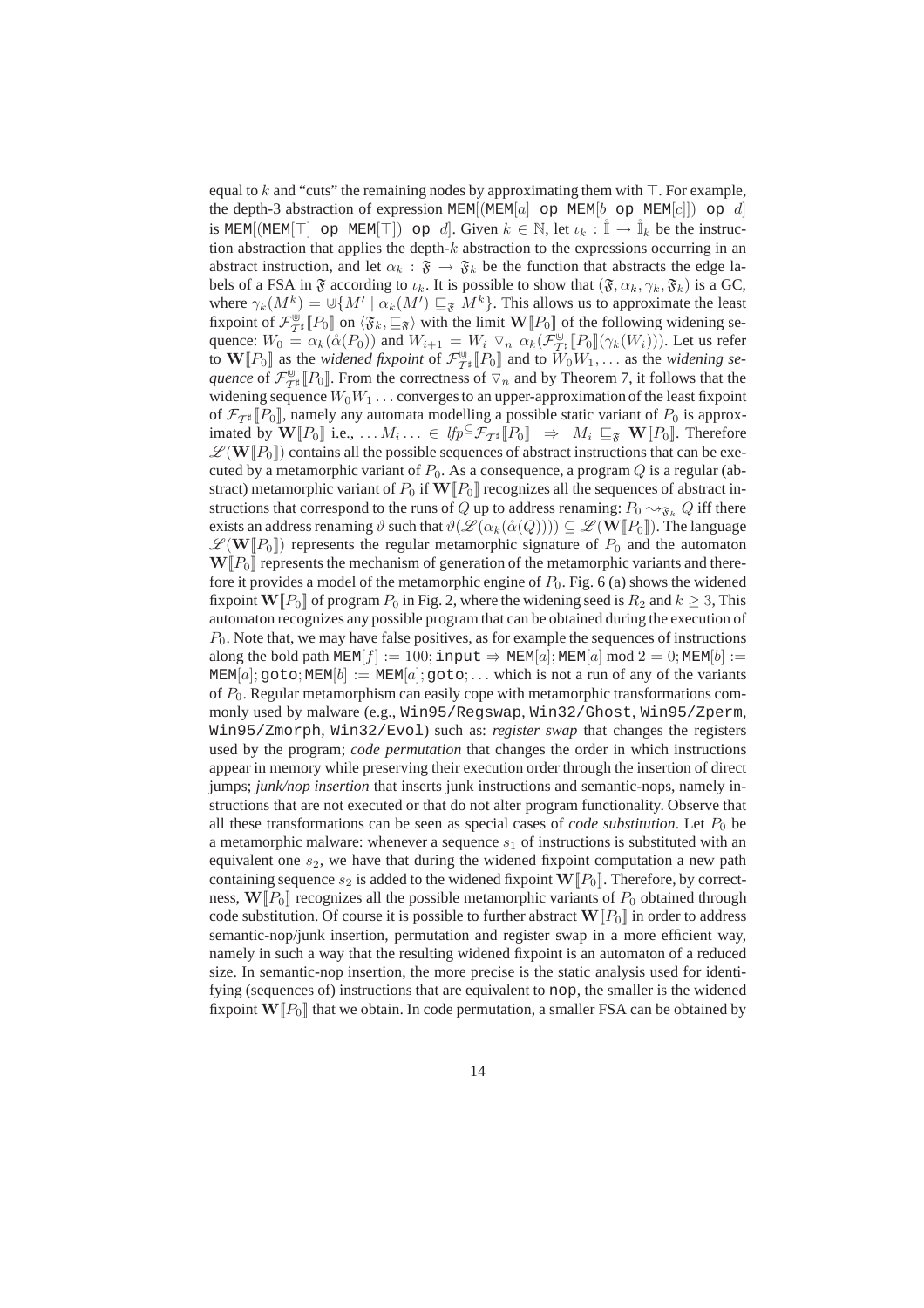performing goto-reduction, i.e., by folding nodes reachable by goto-instructions. In register swapping it is sufficient to replace registers names (i.e., memory locations) with uninterpreted symbols and then use unification to bind these uninterpreted symbols to the actual register names (i.e., memory locations) as done in [5]. Let us consider program  $P_0^+$  obtained by enriching the metamorphic engine of program  $P_0$  of Fig. 2 with a code permutation and a transformation that substitutes instruction  $MEM[e_1] := e_2$ with the equivalent sequence push  $e_1$ , pop  $e_2$ . A possible evolution is shown below, where ME denotes the metamorphic engine.

|         | 1: qoto 8                         |
|---------|-----------------------------------|
|         | $2:$ if $(MEM[a] \mod 2)$ goto 11 |
|         | $3:$ nop                          |
|         | 4: qoto 100                       |
|         | $5:$ push MEM[a]/2                |
|         | $6:$ pop a                        |
|         | 7: qoto 12                        |
|         | $8: MEM[f] := 100$                |
|         | 9 : input $\Rightarrow$ MEM[a]    |
|         | $10:$ goto $2$                    |
|         | $11: MEM[a] := (MEM[a] + 1)/2$    |
| 12 : ME |                                   |
|         | 13: qoto9                         |
|         | $100:$ push MEM[a]                |
|         | $101:$ pop $b$                    |
|         | $102:$ goto $5$                   |

Fig. 6 (b) shows the FSA that represents an approximation of all the possible evolutions of program  $P_0^+$  when  $k \geq 3$ . This FSA is obtained through widening with widening seed  $R_2$ and by applying the goto-reduction to handle permutation. We can observe that every time that in the automaton in Fig. 6 (b) we have an edge labeled with  $MEM[e_1] := e_2$  between two states  $q$  and  $p$ , then we also have a path labeled with push  $e_2$ , pop  $e_1$  that connects q and p, and this precisely captures the fact that the metamorphic engine implements this substitution. The goto-reduction allows here to have a reduced FSA, and the self-loop labeled with nop makes clear that the metamorphism could insert an unbounded number of nop instructions.



### **6 Related Works and Discussion**

In [13] the authors use trace semantics to characterize the behaviours of both the malware and the potentially infected program, and use abstract interpretation to "hide" their irrelevant behaviours. A program is infected by a malware if their behaviours are indistinguishable up to a certain abstraction, which corresponds to some obfuscations. A significant limitation of this work is that the knowledge of the obfuscation is essential in order to derive abstractions. In [19] the authors model the malware  $M$  as a formula in the new logic CTPL, which is an extension of CTL able to handle register renaming. A program  $P$  is infected by  $M$ , if  $P$  satisfies the CTPL formula that models  $M$ . By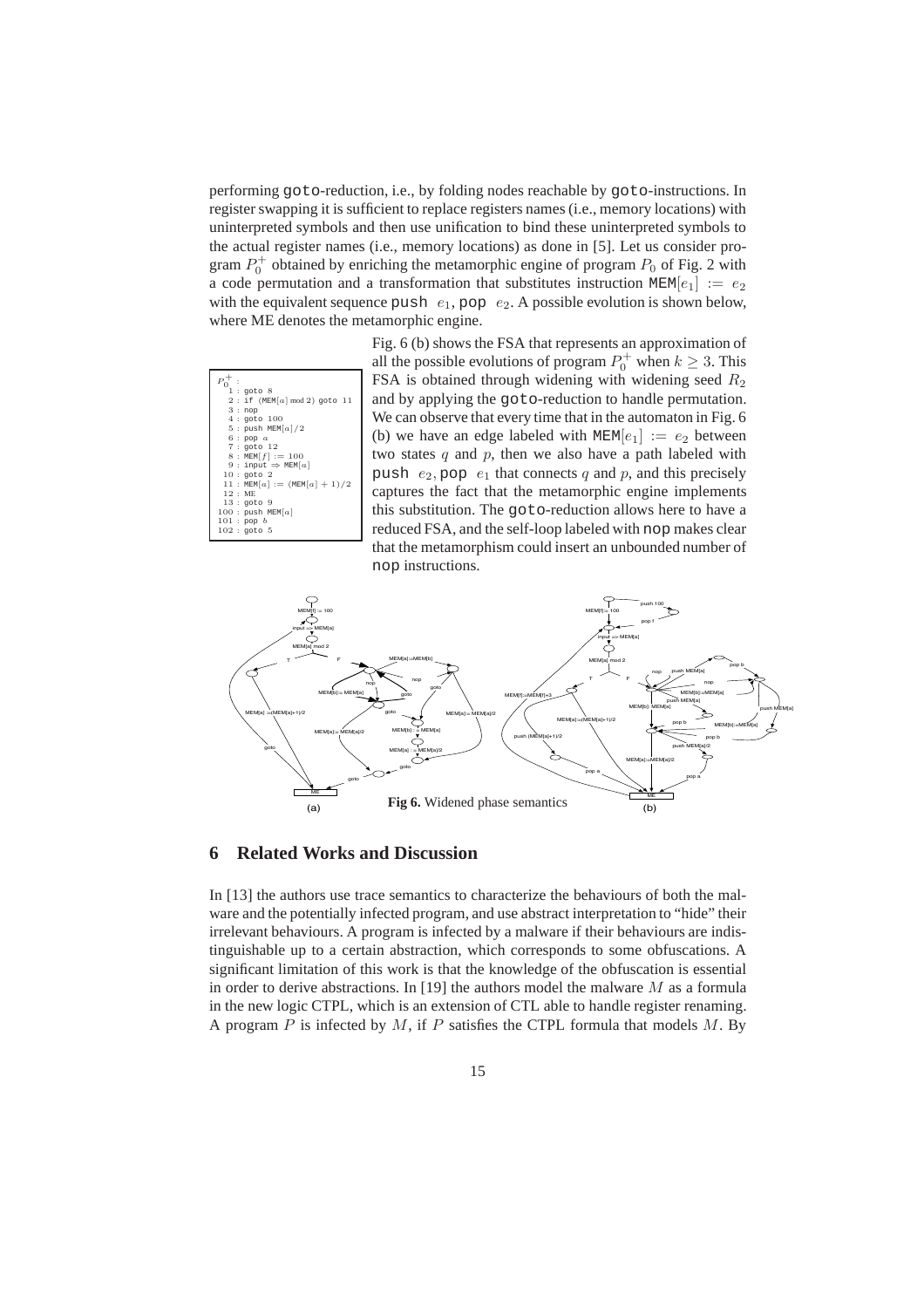knowing the obfuscations used by malware  $M$  it is possible to design CTPL specifications that recognise several metamorphic variants of  $M$ . In [7] the idea is to model the malware as a template that expresses the malicious intent. Also in this case the definition of the template is driven by the knowledge of the obfuscations commonly used by malware. Some researchers have tried to detect metamorphic malware by modelling the metamorphic engine as formal grammars and automata [16, 20, 25]. These works are promising, but the design of the grammar and automata is based on the knowledge of the metamorphic transformations used, and none of them provides a methodology for extracting a grammar or an automata from a given metamorphic malware. To the best of our knowledge, we are not aware of any work modelling metamorphism without any a priori knowledge of the transformations used by the metamorphic engine. The only other work we are aware of that formally addresses the analysis of self-modifying code is the one of Cai et al. [4]. However, their goals and results are very different from ours: Cai et al. propose a general framework based on Hoare logic to verify self-modifying code, while we use program semantics and abstract interpretation to extract metamorphic signature from malicious self-modifying code. In this sense, our key contribution relies upon the idea that abstract interpretation of phase semantics may provide useful information about the way code changes, i.e., about the metamorphic engine itself. Interestingly, the language recognized by  $W[P]$  provides an upper-approximation of the possible metamorphic variants of the original malware, while the automaton itself models the mechanism of generation of such variants, i.e., the metamorphic engine. With our approach it is therefore possible to extract properties of the implementation of the metamorphic engine by abstract interpretation of the phase semantics. It is clear that the depth-k abstraction considered here for approximating the language of instructions towards a finite alphabet for widening traces of FSA is for sake of simplicity. In general, widening phases for taming the sequence of modified programs (FSA) generated by metamorphism into a single FSA modeling regular metamorphism may require a notion of *higher-order widening* on FSA, acting both at the level of the graph-structure of the FSA, for approximating the language of instructions, and at the level of the instruction set, for approximating the way a single instruction may be composed. The abstraction of code layout may induce the abstraction of instructions, which itself can be solved by means of FSA. This opens an interesting new field that may represent a future challenge for abstract interpretation: *the abstraction of code layout*, where the code is the object of abstraction and the way it is generated is the object of abstract interpretation. Of course FSA provide just regular language-based abstractions of the metamorphic engine. More sophisticated approximations, using for instance *a la Cousot*'s context free grammars and set-constraint-based abstractions of sequences of binary instructions [10], may provide alternative and effective solutions for non-regular metamorphism.

### **References**

- 1. G. Balakrishnan, R. Gruian, T. W. Reps, and T. Teitelbaum. Codesurfer/x86-a platform for analyzing x86 executables. In *Proc. Internat. Conf. on Compiler Construction (CC'05)*, pp. 250–254, 2005.
- 2. G. Balakrishnan and T. W. Reps. Analyzing memory accesses in x86 executables. In *Proc. Internat. Conf. on Compiler Construction (CC'04)*, pp. 5–23, 2004.